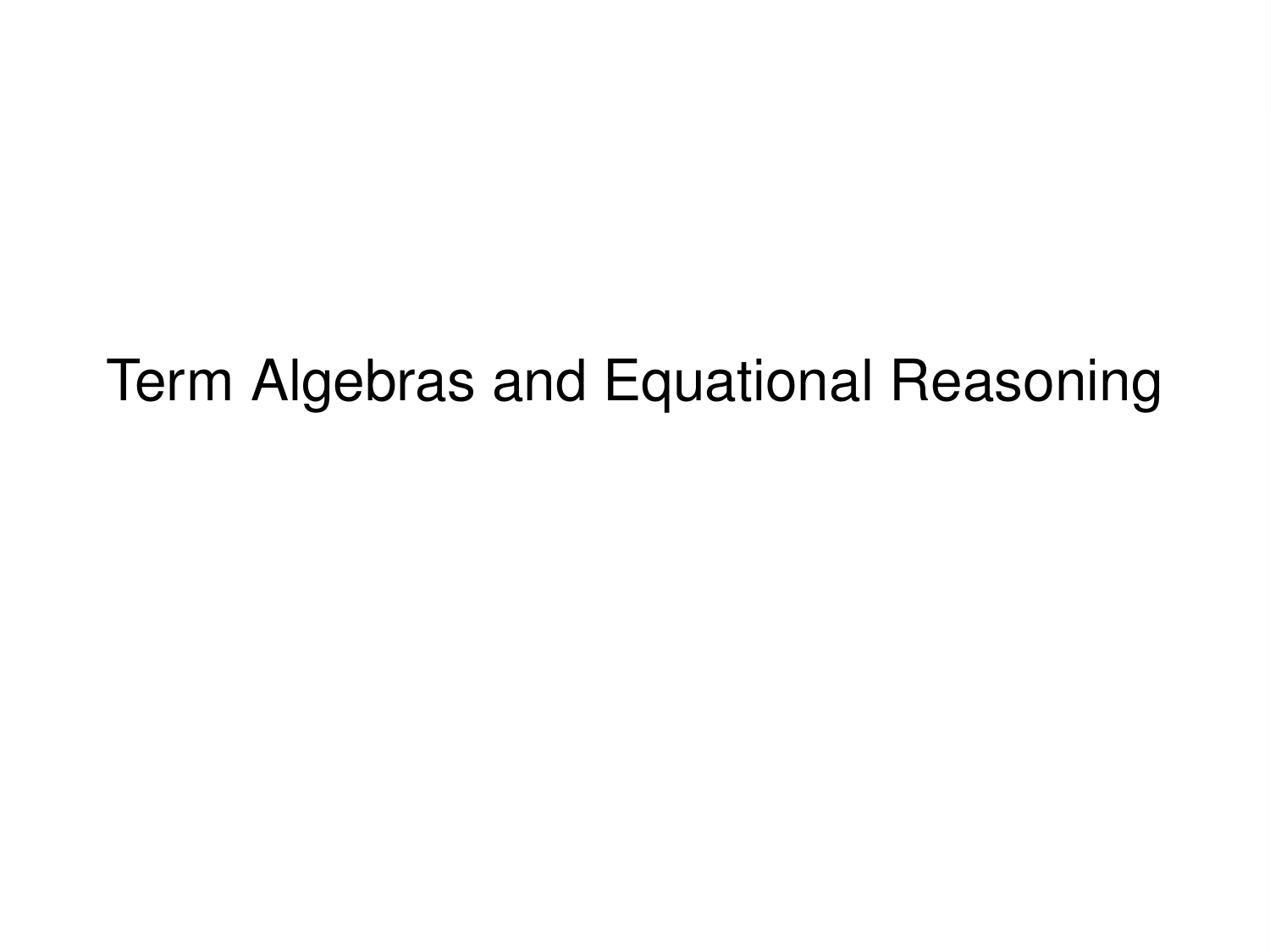Σ: Set of function symbols having an arity *n*  $∈$  **N**.  $X:$  Set of variables.

 $\mathcal{T}(X,\Sigma)$ : Set of terms over X and Σ:

$$
x \in X
$$
  

$$
x \in \mathcal{T}(X, \Sigma)
$$
  

$$
t_1, \dots, t_n \in \mathcal{T}(X, \Sigma)
$$
  

$$
f(t_1, \dots, t_n) \in \mathcal{T}(X, \Sigma)
$$

We note  $Var(t)$  the set of variables of the term *t*. A term *t* is closed if  $Var(t) = \emptyset$ .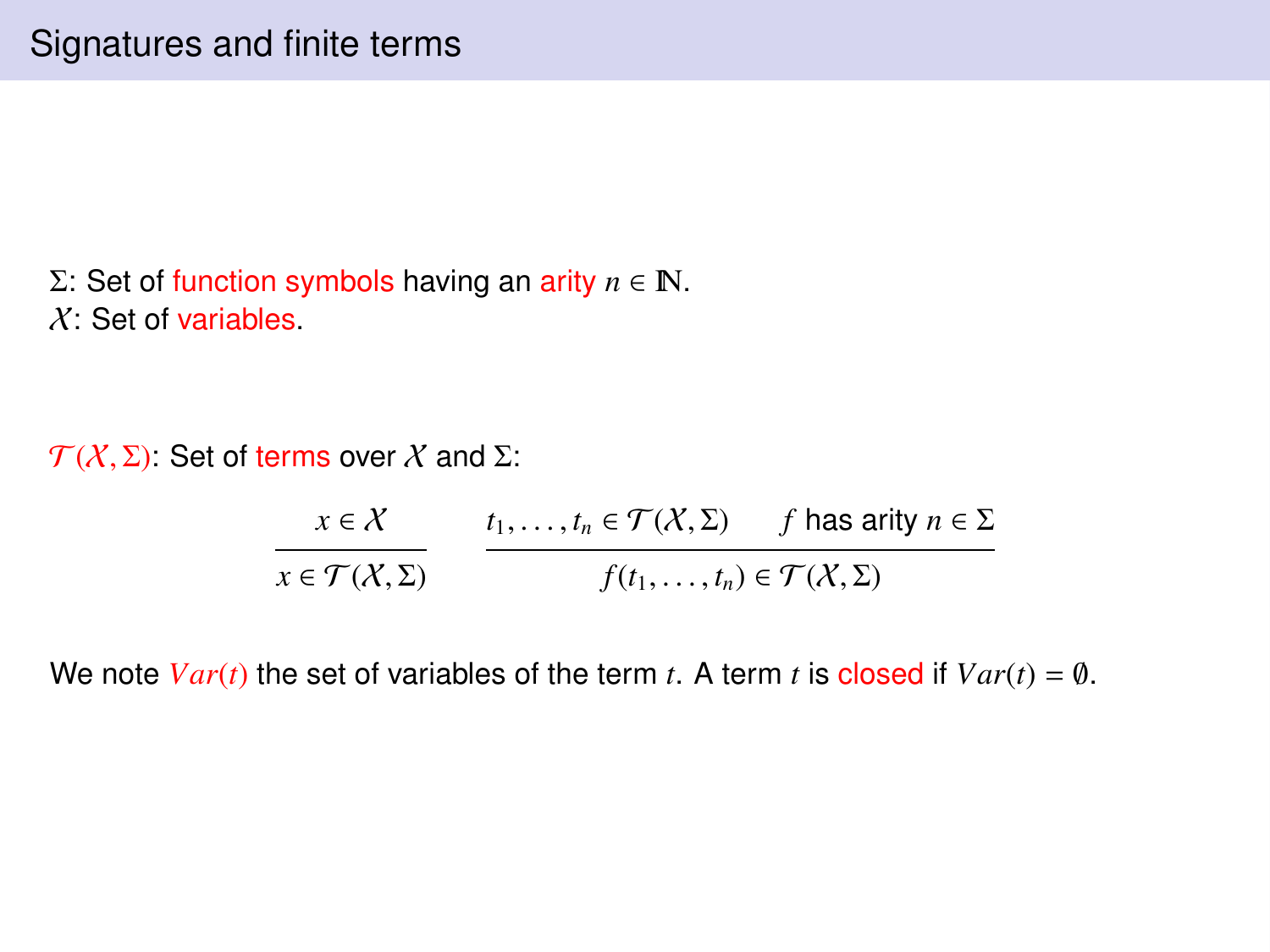# Example

Signature:

|        | $h$ :                    | arity $0$                                         | $S$ :  | arity 1 |
|--------|--------------------------|---------------------------------------------------|--------|---------|
|        | $+$ :                    | arity 2                                           | $ea$ : | arity 2 |
|        | <i>true</i> : $\arity 0$ |                                                   | false: | arity 0 |
| Terms: |                          |                                                   |        |         |
|        | $eq(s(x+b),b)$           | $eq(true, false)$ $eq(s(x + b), false)$<br>closed |        |         |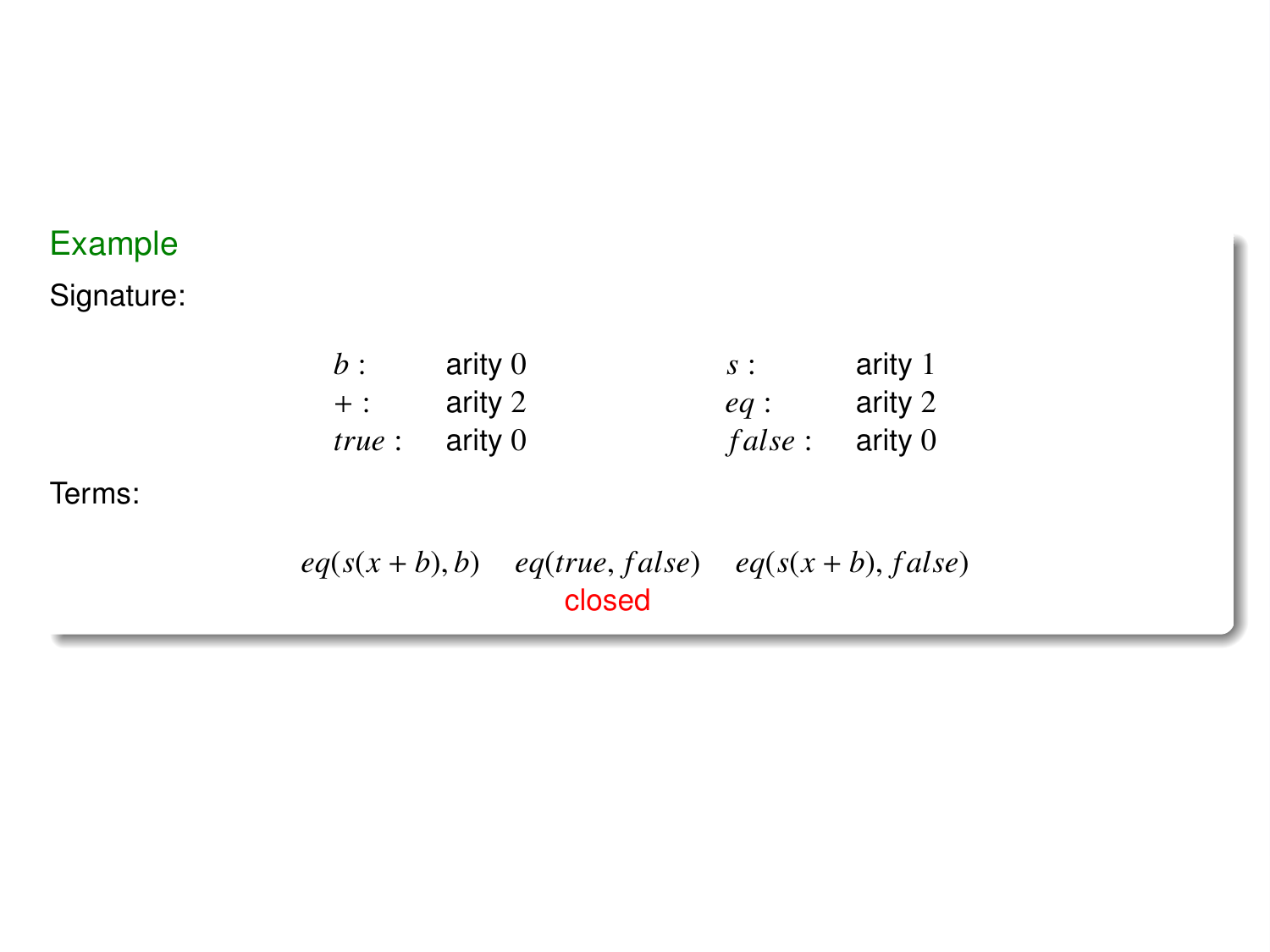## **IN**<sup>∗</sup>: positions over IN

$$
\overline{\Lambda \in \mathbb{N}^*}
$$
  $i \in \mathbb{N} \text{ and } p \in \mathbb{N}^*$   
 $ip \in \mathbb{N}^*$ 

To simplify the notation, we usually write a position by omitting the symbol  $\Lambda$ , e.g. 2 denotes the position 2Λ.

*Pos*(*t*): positions of a term *t*

$$
\overline{\Lambda \in Pos(t)}
$$
\n
$$
\frac{p \in Pos(t_i) \text{ and } 1 \le i \le n}{ip \in Pos(f(t_1, \dots, t_n))}
$$

# Example

 $Pos(f(g(a, h(b)), x, c)) = \{\Lambda, 1, 2, 3, 11, 12, 121\}$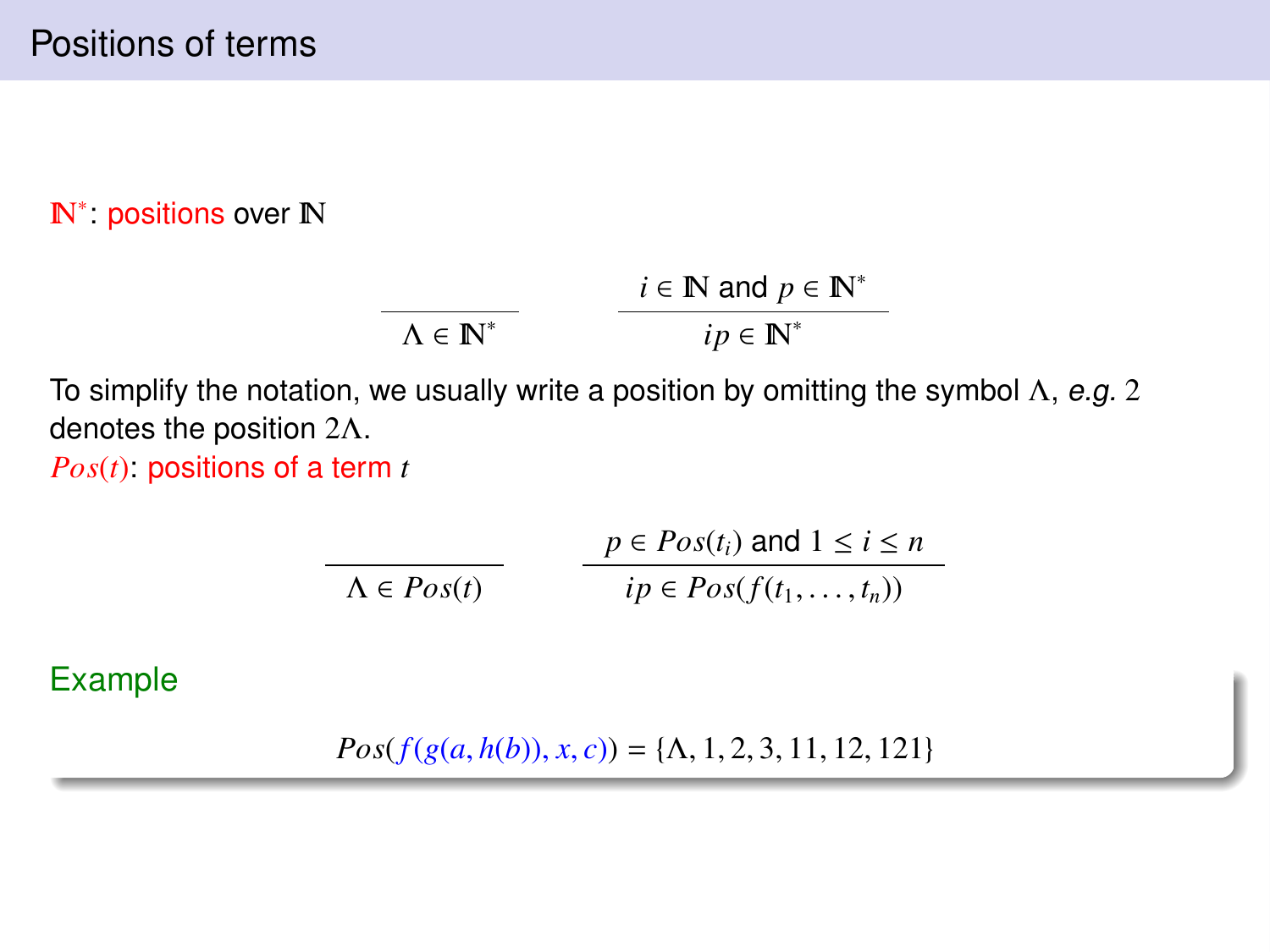Concatenation of positions: 
$$
\begin{cases} \Lambda.q &= q \\ (ip).q &= i(p.q) \end{cases}
$$

Comparing positions:  $p \leq_{pref} q$  iff  $\exists r \in \mathbb{N}^*$   $p.r = q$ 

# Example

| $\bowtie$ | "12 is parallel to 2"(12 $\nleq_{pref}$ 2 & 2 $\nleq_{pref}$ 12) |
|-----------|------------------------------------------------------------------|
|           | 231 $\geq_{pref}$ 23 $\geq$ 231 is greater than 23"              |
|           | $\leq_{pref}$ 1211 "1 is smaller than 1211"                      |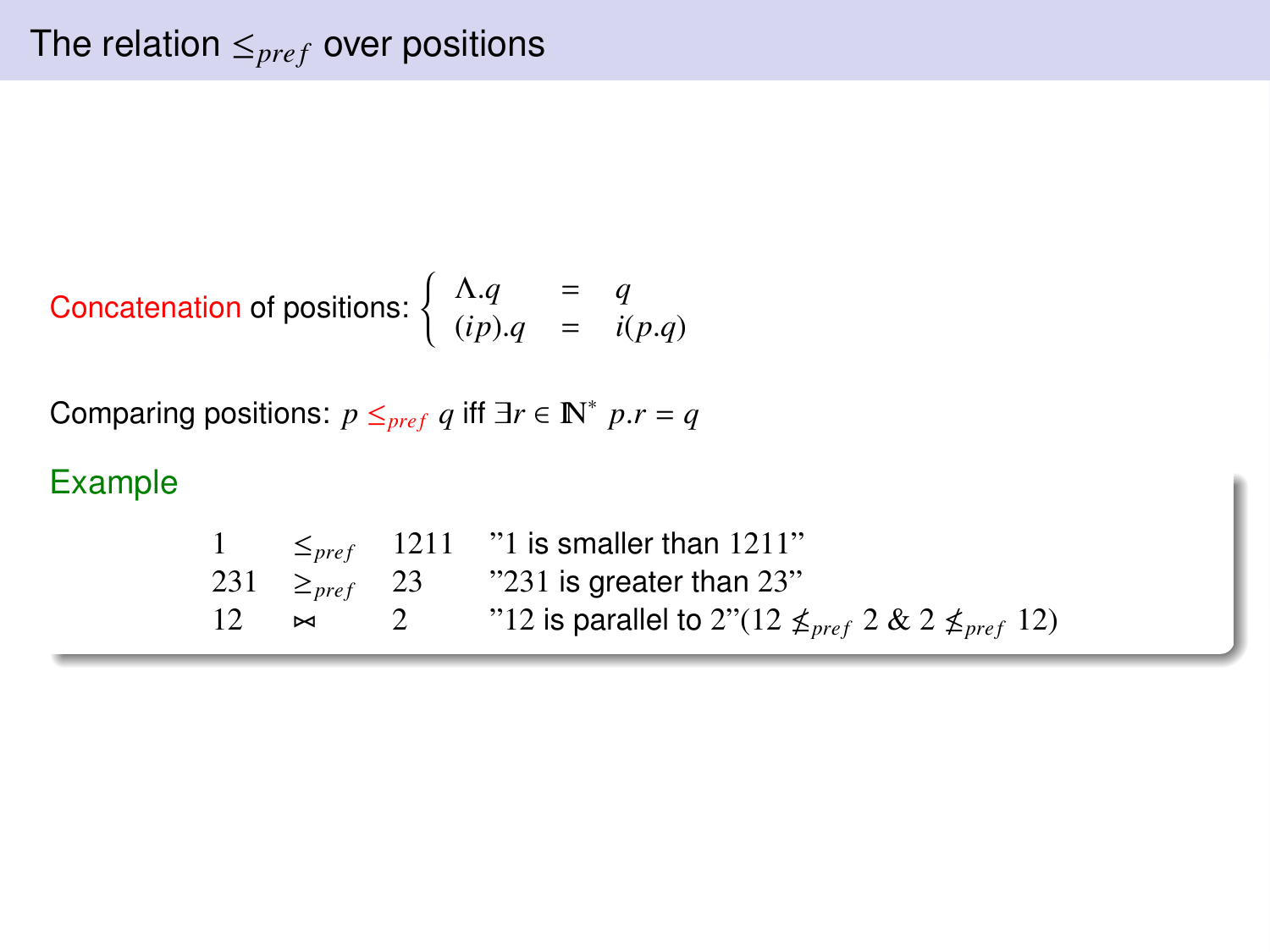# Sub-terms

 $v \leq t$ : *v* is a subterm/subtree of *t*:

$$
\frac{v \trianglelefteq t}{t \trianglelefteq t} \qquad \frac{v \trianglelefteq t_i}{v \trianglelefteq f(t_1, \ldots, t_n)}
$$

 $v \leq t$ : *v* is a subterm of *t*.  $v \triangleleft t$ : *v* is a strict subterm of *t*. *S T*(*t*): All the subterms of *t*.

## Example

 $g(x, y) \triangleleft f(g(x, y), a)$  and  $a \triangleleft f(g(x, y), a)$  but  $f(x, a) \triangleleft f(g(x, y), a)$ .

 $\overline{a}$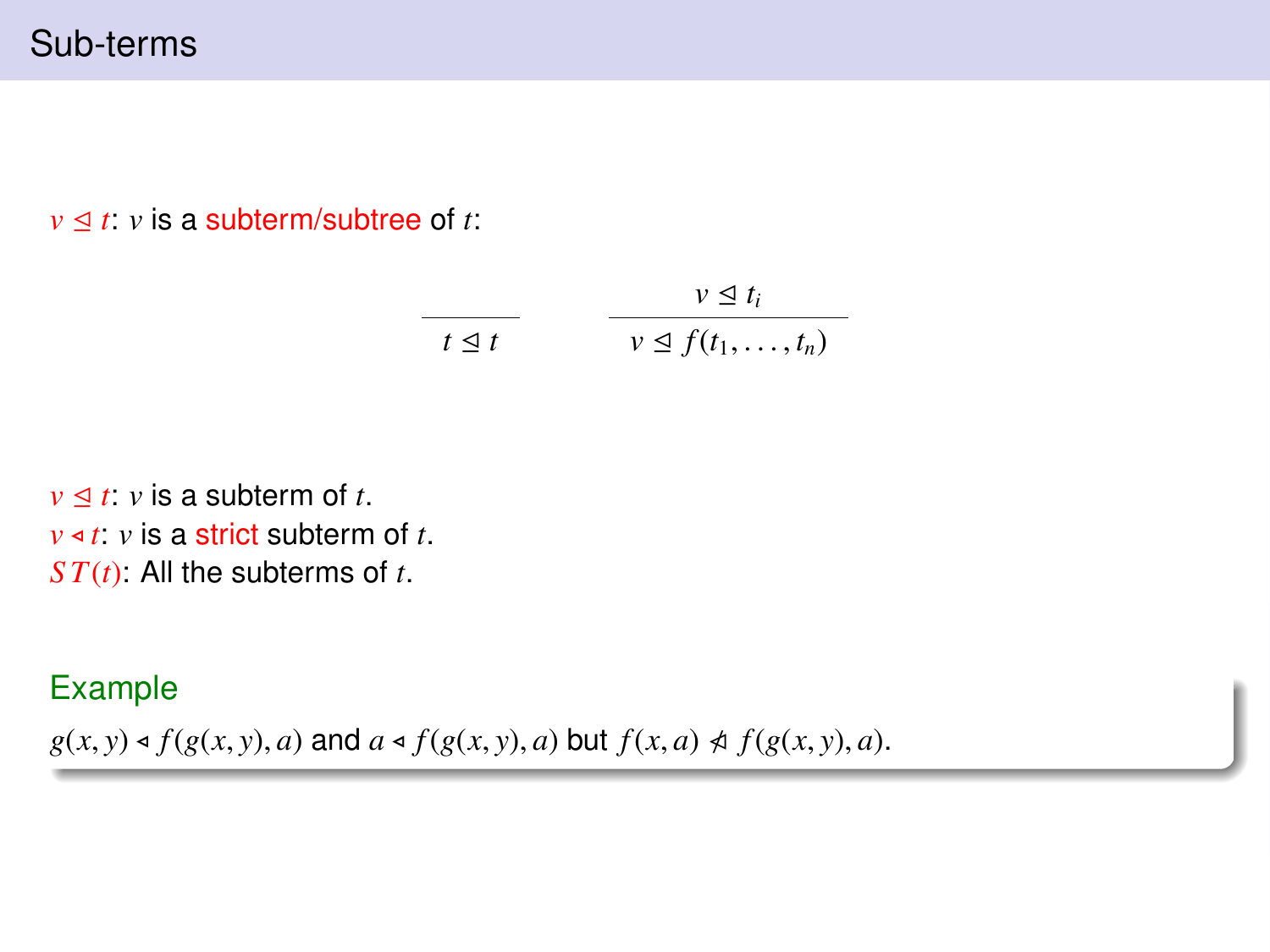# Sub-term X at position Y

*t*|*p*: subterm of *t* at position *p*

$$
\frac{t_i|_q = v}{t|_{\Lambda} = t} \qquad \frac{t_i|_q = v}{f(t_1, \dots, t_n)|_{iq} = v}
$$

### Example

 $f(g(a, h(b)), x, c)|_{11} = a$  but  $f(g(a, h(b)), x, c)|_{21}$  is not defined.

**Exercise :** Show that  $p.q \in Pos(t)$  implies  $t|_{p.q} = (t|_p)|_q$ .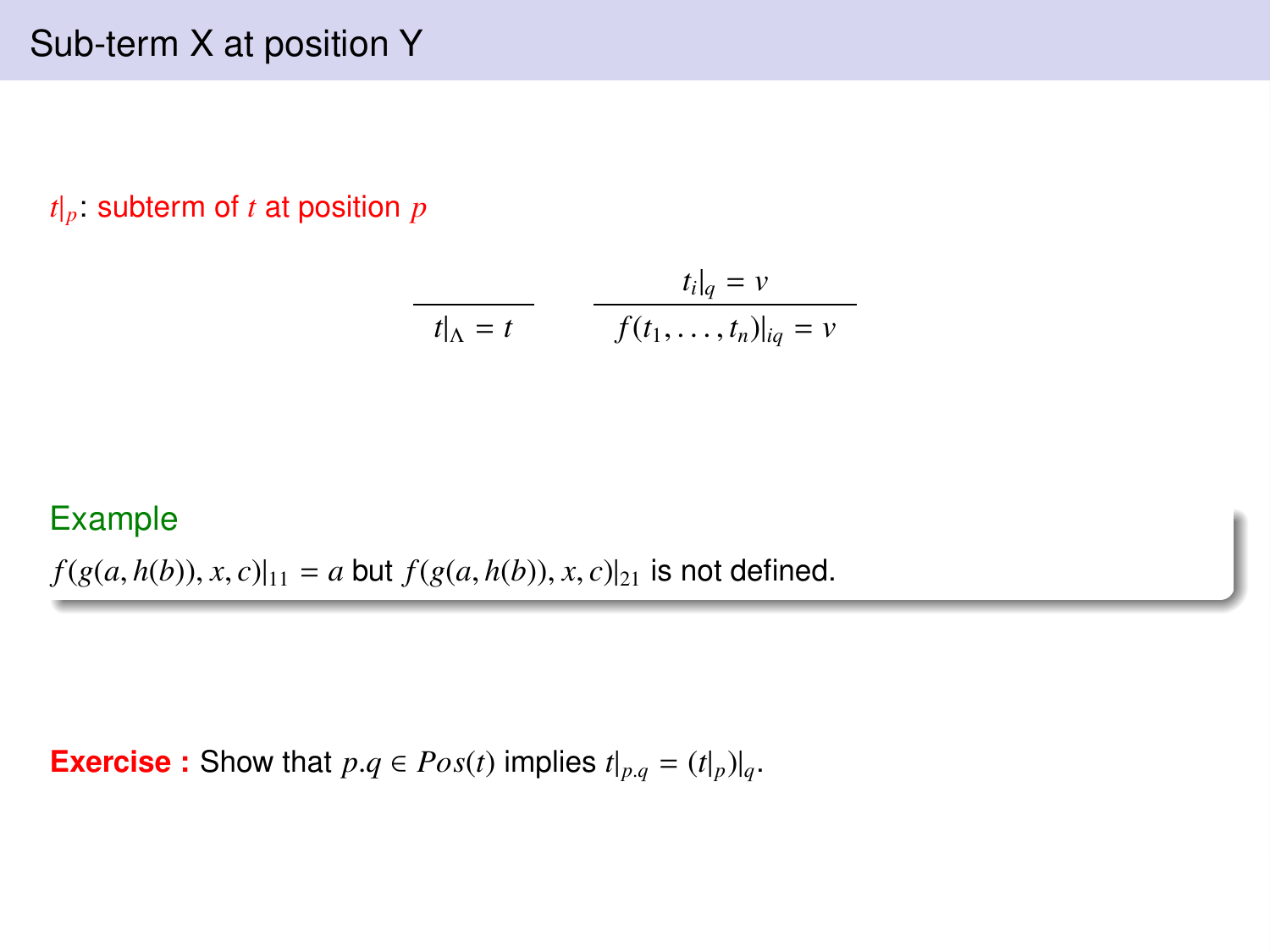# Replacement

 $t[p/\n|v]$ : replacement of the subterm  $t|_p$  by the term  $v$ 

 $\blacksquare$ *t*[ $\Lambda/\!\!/$ *v*] = *v*  $f(t_1, \ldots, t_n)[ip]/[v] = f(t_1, \ldots, t_i[p]/[v], \ldots, t_n)$ 

Other notations: $t[v]_p$  or  $t[v]$  if p is clear from the context.

# Example

 $f(h(x, y), a)[12/b] = f(h(x, b), a)$  and  $f(h(x, y), a)[1/b] = f(b, a)$ .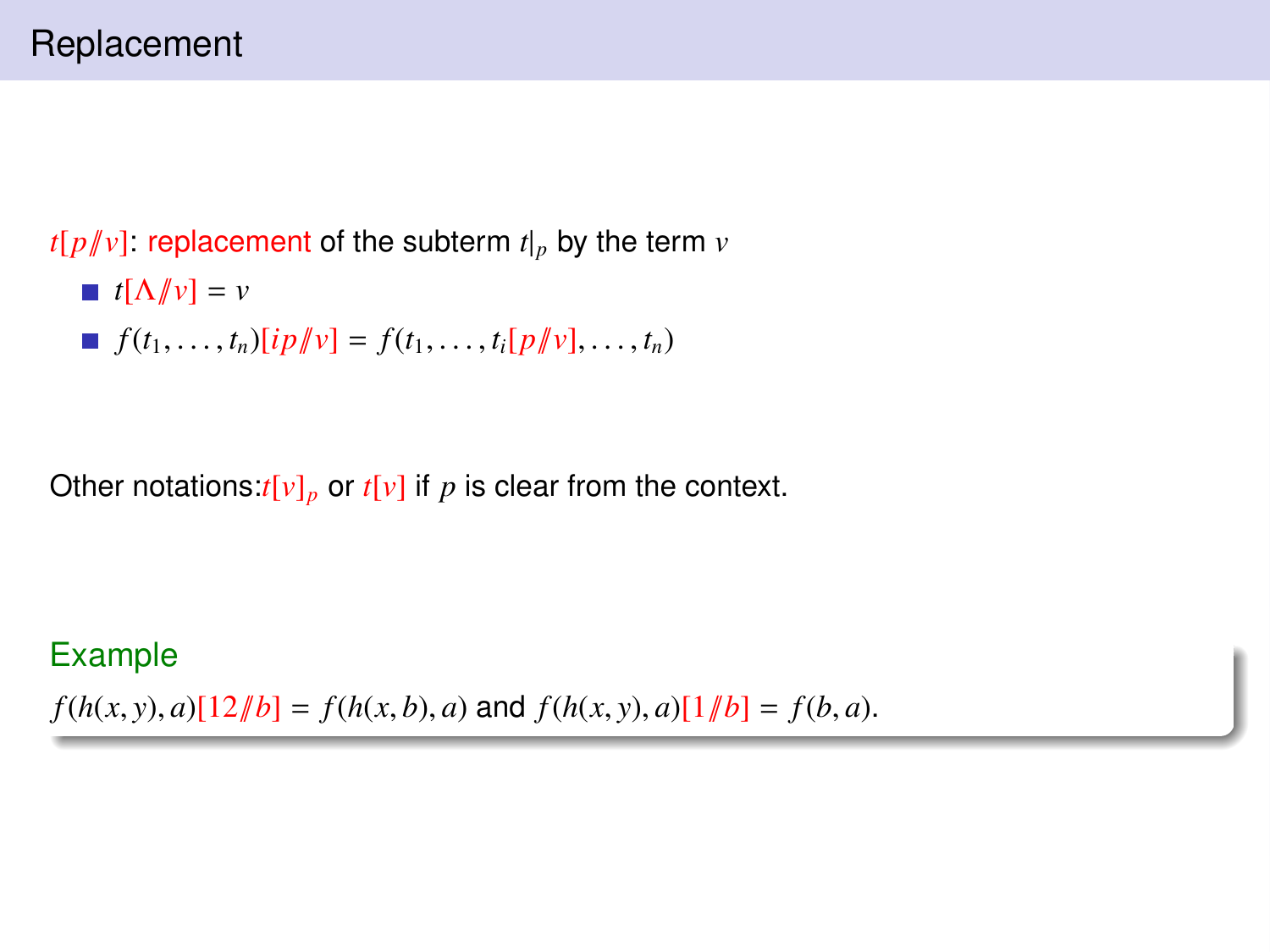**Exercise :** Show the following properties:

- If  $p \in Pos(s)$  and  $q \in Pos(t)$ , then  $(s[t]_p)|_{p,q} = t|_q$  and  $(s[t]_p)[r]_{p,q} = s[t[r]_q]_p$ .
- If  $p.q \in Pos(s)$ , then  $(s[t]_{p,q})|_p = (s|_p)[t]_q$  and  $(s[t]_{p,q})[r]_p = s[r]_p$ .
- If  $p, q \in Pos(s)$  and  $p \Join q$ , then  $(s[t]_p)|_q = s|_q$  and  $(s[t]_p)[r]_q = (s[r]_q)[t]_p$ .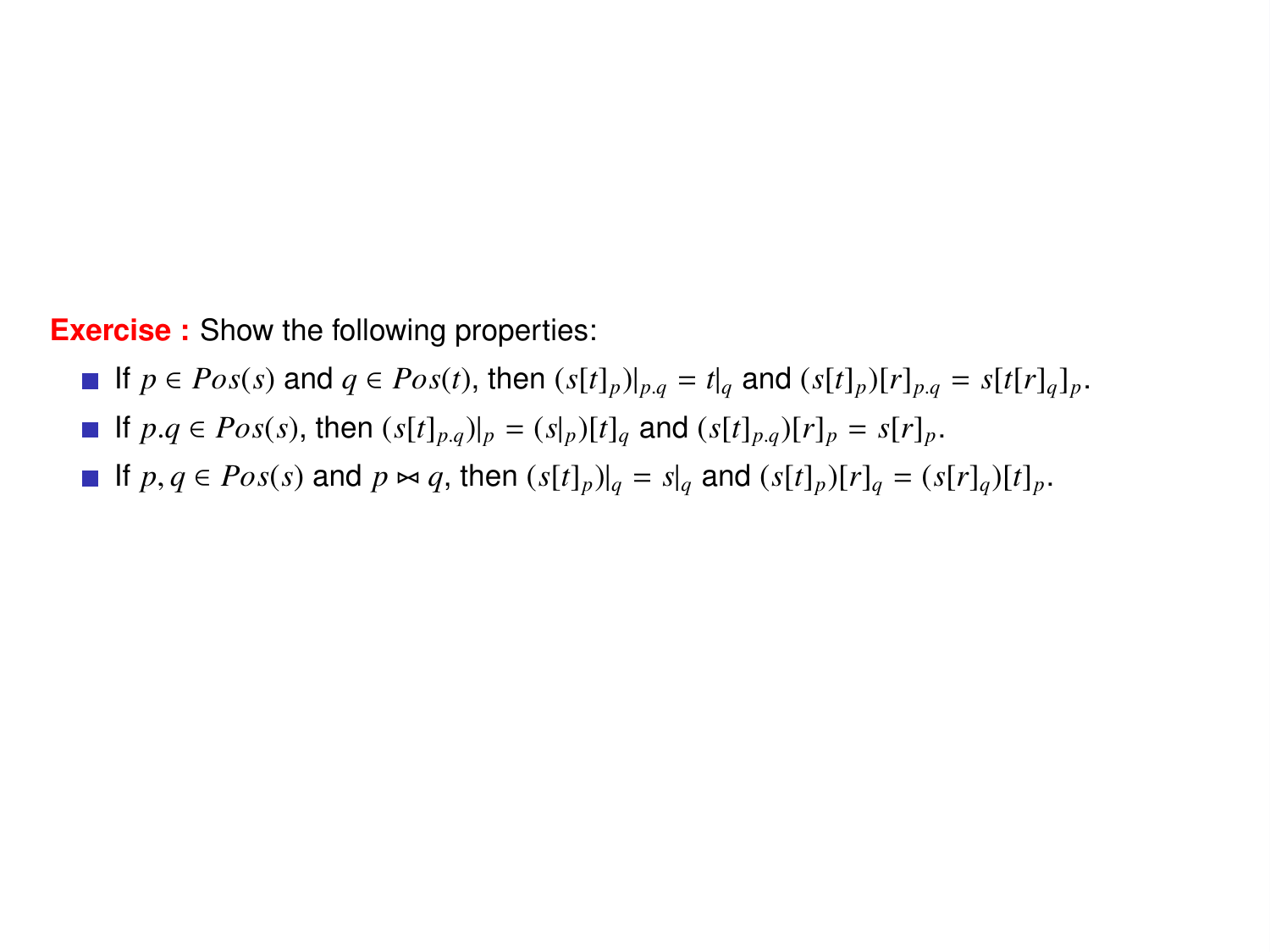A  $\Sigma$ -algebra  $\mathcal A$  is defined by two ingredients:

- A non-empty domain **A**.
- An interpretation function  $f^{\mathcal{A}}: \mathbf{A}^n \mapsto \mathbf{A}$ , for each  $f/n \in \Sigma$ .
- We write  $\mathcal{A} = \langle \mathbf{A}, \{ f^{\mathcal{A}} : \mathbf{A}^n \mapsto \mathbf{A} \mid f / n \in \Sigma \} \rangle$ .

## Example

Let  $\Sigma = \{b/0, s/1, p/2\}$ . We give three different  $\Sigma$ -algebras:

- **1** A is the set  $\mathbb{N}, b^{\mathcal{A}} = 0, s^{\mathcal{A}} : n \mapsto n + 1$  and  $p^{\mathcal{A}} : (n, m) \mapsto n + m$ .
- **2** A is the set  $\mathbb{Z}$ ,  $b^{\mathcal{A}} = -5$ ,  $s^{\mathcal{A}} : n \mapsto n * 13$  and  $p^{\mathcal{A}} : (n, m) \mapsto n * m$ .
- 3 Syntactic Algebra: A is the set of all the terms over X and  $\Sigma$  such that  $b^{\mathcal{A}} = b$ ,  $s^{\mathcal{A}}: t \mapsto s(t)$  and  $p^{\mathcal{A}}: (t, u) \mapsto p(t, u)$ .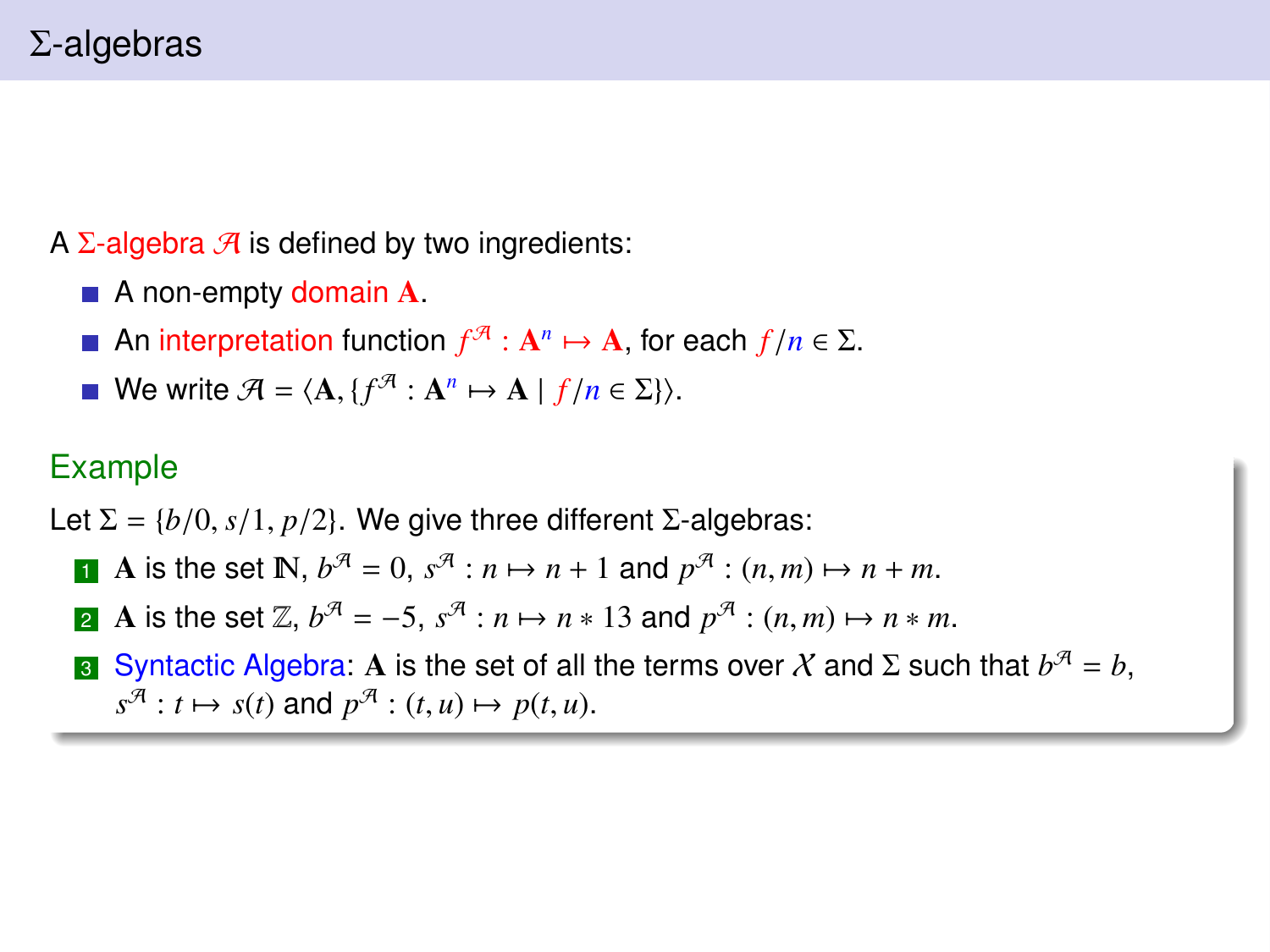# Valuations

We use valuations to interpret terms in a  $\Sigma$ -algebra.

Let  $\mathcal A$  be a  $\Sigma$ -algebra and let  $\mathcal X$  be a set of variables.

A A-valuation is an application  $\sigma : \mathcal{X} \to \mathcal{A}$ .

## **Definition**

Given a A-valuation  $\sigma : X \to \mathcal{A}$ , we define a function  $\widehat{\sigma} : \mathcal{T}(X, \Sigma) \to \mathcal{A}$  interpreting arbitrary terms into the  $\Sigma$ -algebra  $\mathcal A$  as follows:

$$
\widehat{\sigma}(x) = \sigma(x) \n\widehat{\sigma}(f(t_1,\ldots,t_n)) = f^{\mathcal{A}}(\widehat{\sigma}(t_1),\ldots,\widehat{\sigma}(t_n))
$$

**Remark:** By abuse of notation, we usually do not distinguish the valuation  $\sigma$  from the morphism  $\widehat{\sigma}$ .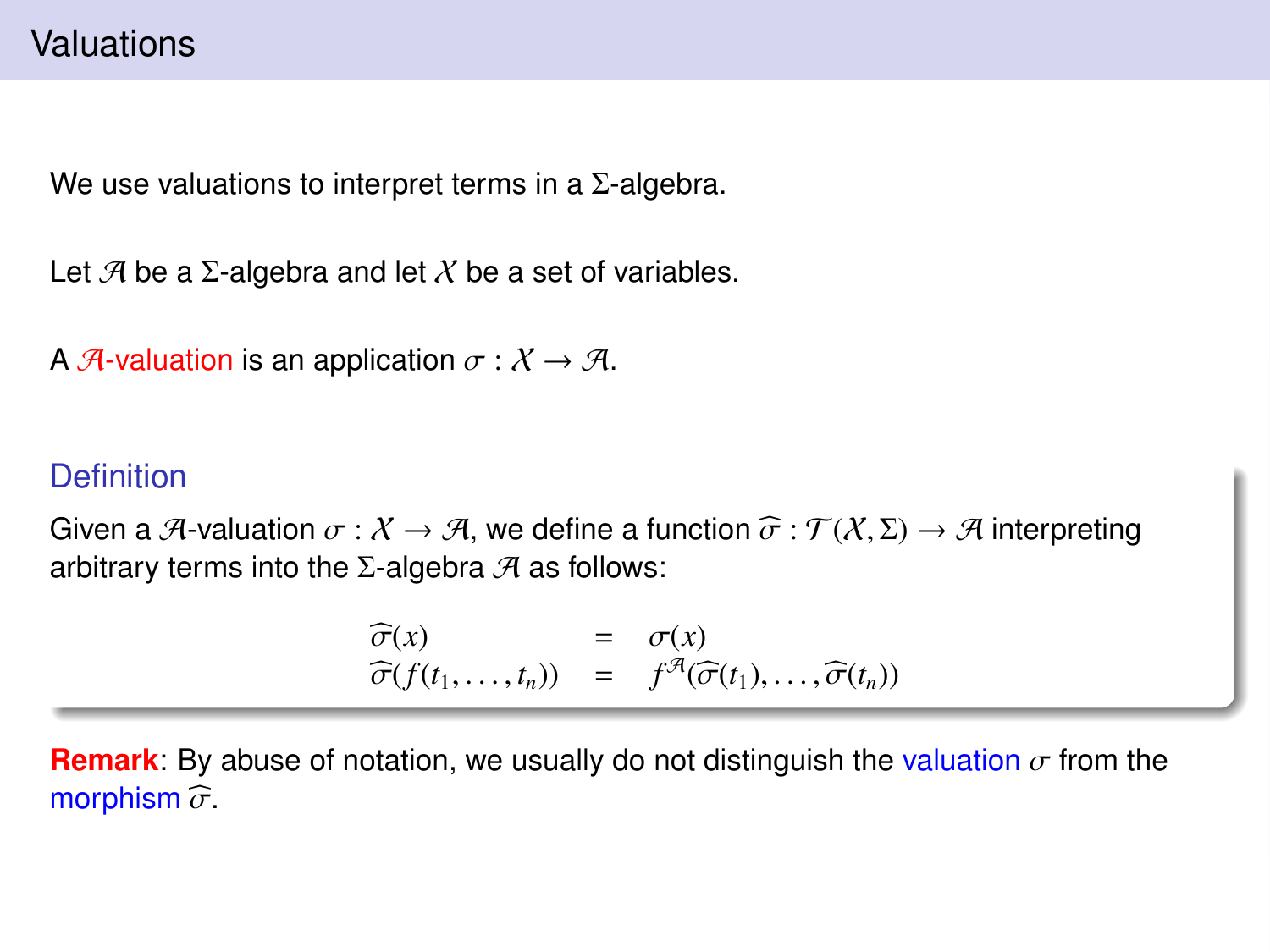A substitution  $\theta$  is valuation from X to the syntactic algebra (the set of all the terms). Finite substitutions (having a finite domain) are denoted  $\theta = \{x_1/t_1, \ldots, x_n/t_n\}$ . A renaming is an isomorphic substitution.

## Example

- $\theta_1 = \{x/y, y/x\}$  and  $\theta_2 = \{x/y, y/z, z/w\}$  are renamings.
- Given  $t = f(x, g(y))$  and  $\theta = \{x/g(a), y/f(x, x)\}\$  we have  $\theta(t) = f(g(a), g(f(x, x))).$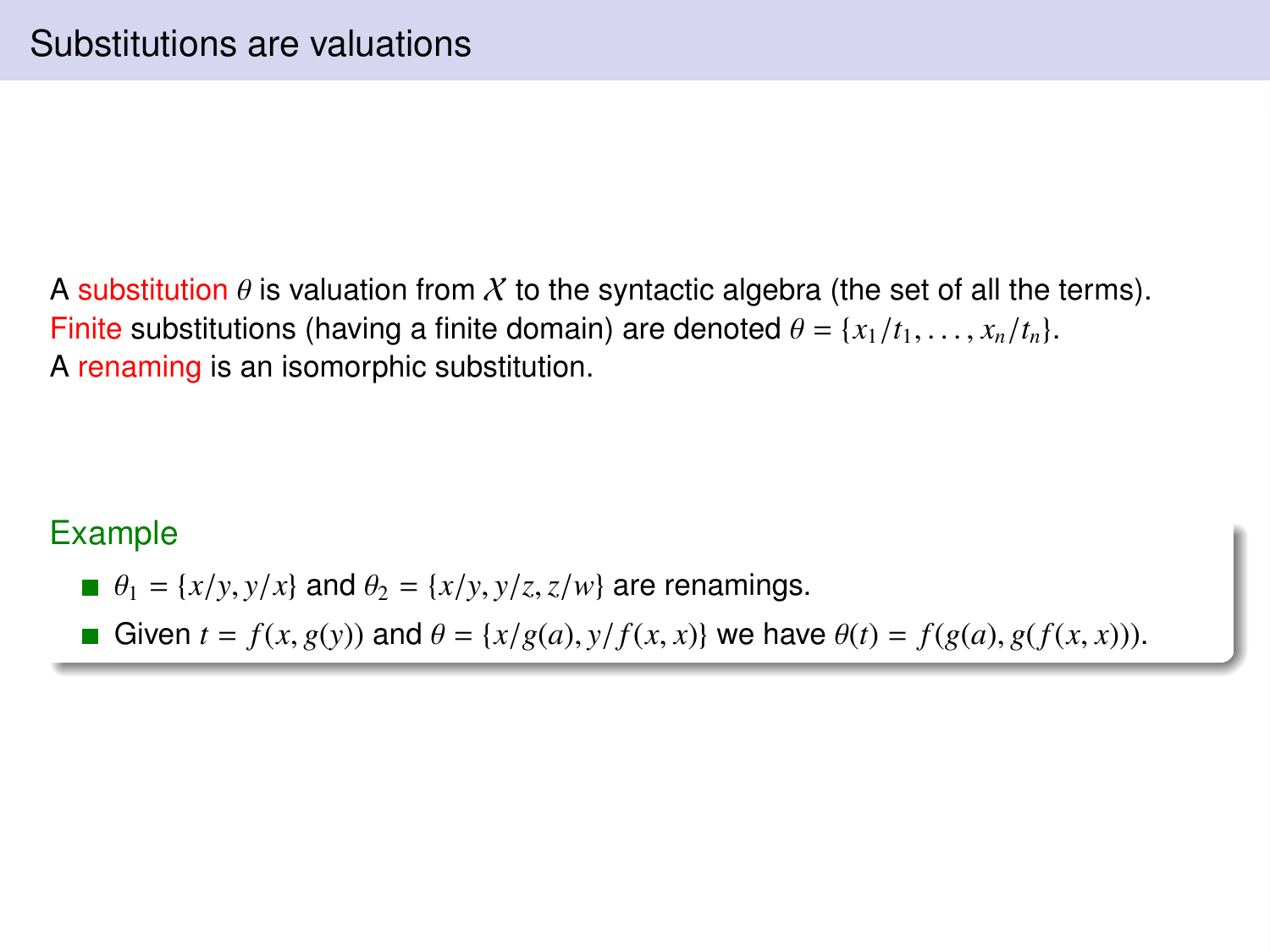The symbol  $f \in \Sigma$  is monotonic w.r.t the relation R iff  $a_i R b_i$  implies  $f^{\mathcal{A}}(a_1, ..., a_i, ..., a_n) R f^{\mathcal{A}}(a_1, ..., b_i, ..., a_n)$ .

A congruence ∼ is an equivalence relation (reflexive, symmetric, transitive) for a Σ-algebra A iff every symbol *f* ∈ Σ is monotonic w.r.t. ∼.

#### Example

 $\sim$  = {(*x*, *y*) | 4 divides *x* − *y*} is a congruence.

**Notation :**  $\mathcal{A}/\sim$  is the set of equivalence classes of a  $\mathcal{A}$  modulo the congruence ∼. We write  $[e]_∞$  to denote the equivalent class of the element  $e ∈ \mathcal{A}$  w.r.t. the congruence  $∼$ .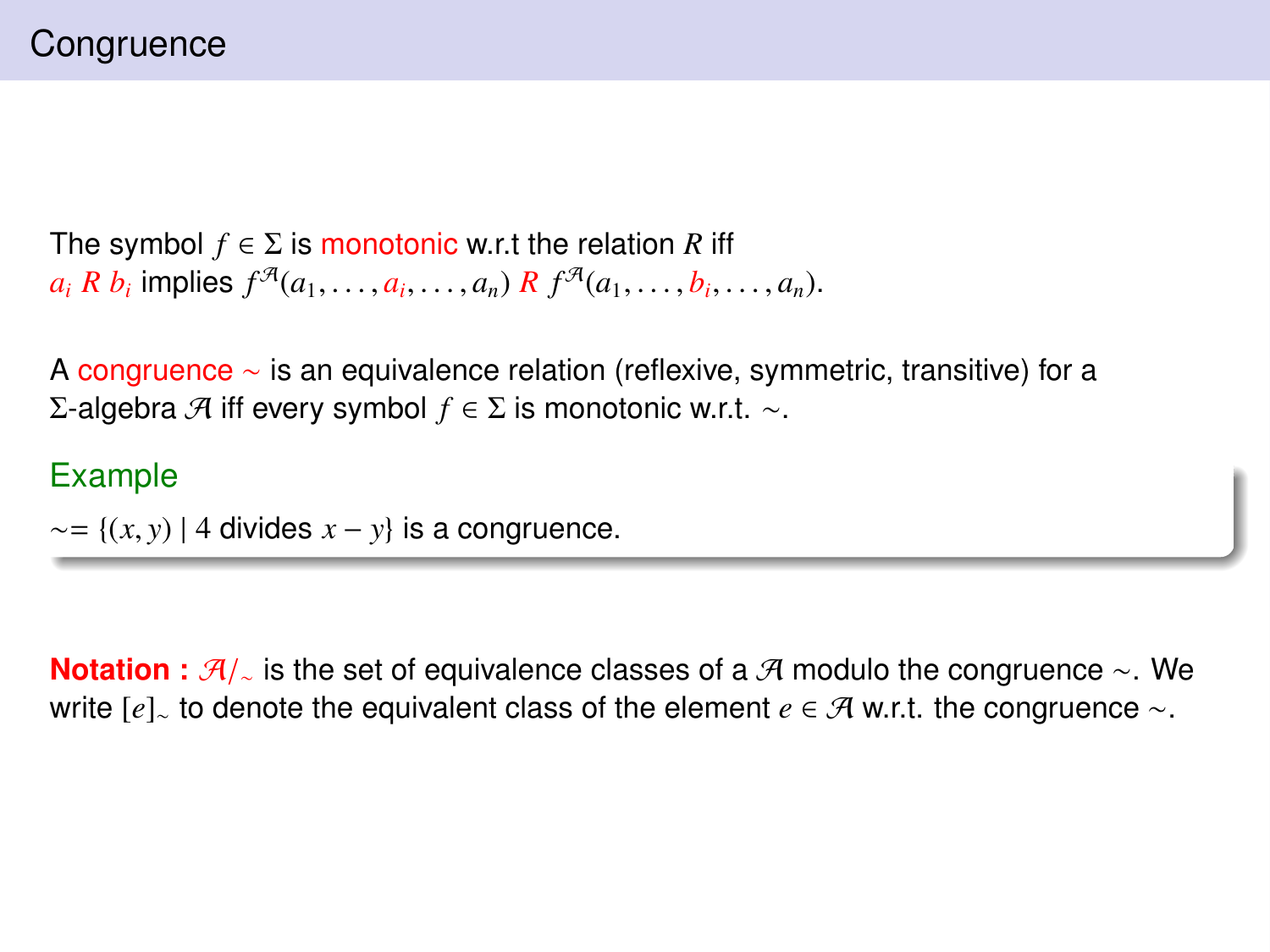Given a Σ-algebra  $\mathcal A$  with domain A, the quotient algebra  $\mathcal A^r$  over  $\mathcal A$  is defined by:

- The domain is  $A/\sim$
- The Interpretations are  $f^{\mathcal{A}^{\sim}}([a_1], \ldots, [a_n]) = [f^{\mathcal{A}}(a_1, \ldots, a_n)].$

## Example

Let  $\Sigma = \{b/0, suc/1, pred/1, add/2\}$  and let  $\mathcal A$  be the  $\Sigma$ -algebra given by  $\mathbf A = \mathbb Z, b^{\mathcal A} = 0,$ <br> $su^{\mathcal A}(n) = n + 1$ ,  $\text{pred}^{\mathcal A}(n) = n - 1$  and  $\text{add}^{\mathcal A}(n, m) = n + m$  $suc^{A}(n) = n + 1$ ,  $pred^{A}(n) = n - 1$  and  $add^{A}(n, m) = n + m$ . Let  $\sim$ = {(*x*, *y*) | 4 divides *x* − *y*}. We have  $A/\sim$  = {[0], [1], [2], [3]}, where

$$
\begin{array}{rcl}\n[0] & = & \{ \dots, -4, 0, 4, 8, \dots \} \\
[1] & = & \{ \dots, -3, 1, 5, 9, \dots \} \\
[2] & = & \{ \dots, -6, -2, 2, 6, 10, \dots \} \\
[3] & = & \{ \dots, -5, -1, 3, 7, \dots \}\n\end{array}
$$

We have  $b^{A\top} = [0]$ ,  $suc^{A\top}( [n] ) = [n + 1]$ ,  $pred^{A\top}( [n] ) = [n - 1]$  and  $add^{\mathcal{A}^{\sim}}([n],[m]) = [n+m].$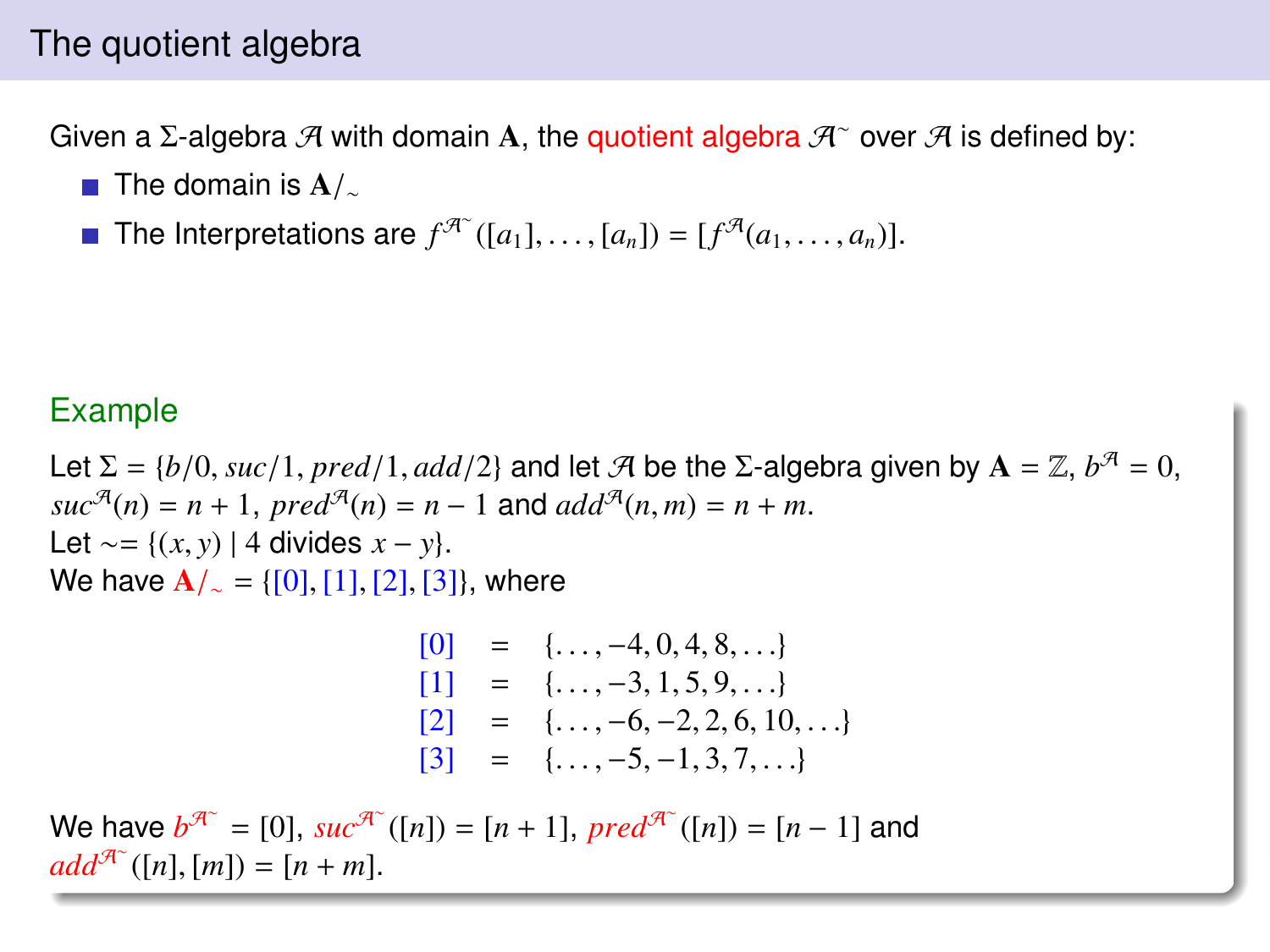- Given a A-valuation  $\sigma$ , we can always construct the A<sup>∼</sup>-valuation  $\tau$  given by  $\tau(x) = [\sigma(x)]$  We usually write  $\tau = \sigma$  $\tau(x) = [\sigma(x)]_{\sim}$ . We usually write  $\tau = \sigma_{\sim}$ .
- Given a  $\mathcal{A}^-$ -valuation  $\tau$ , we can always construct a  $\mathcal{A}$ -valuation  $\sigma$  s.t.<br> $\tau(r) = [\sigma(r)]$  This means that we choose an element e in the equive  $\tau(x) = [\sigma(x)]_{\sim}$ . This means that we choose an element *e* in the equivalence class  $\tau(x)$  and then we define  $\sigma(x) = e$ .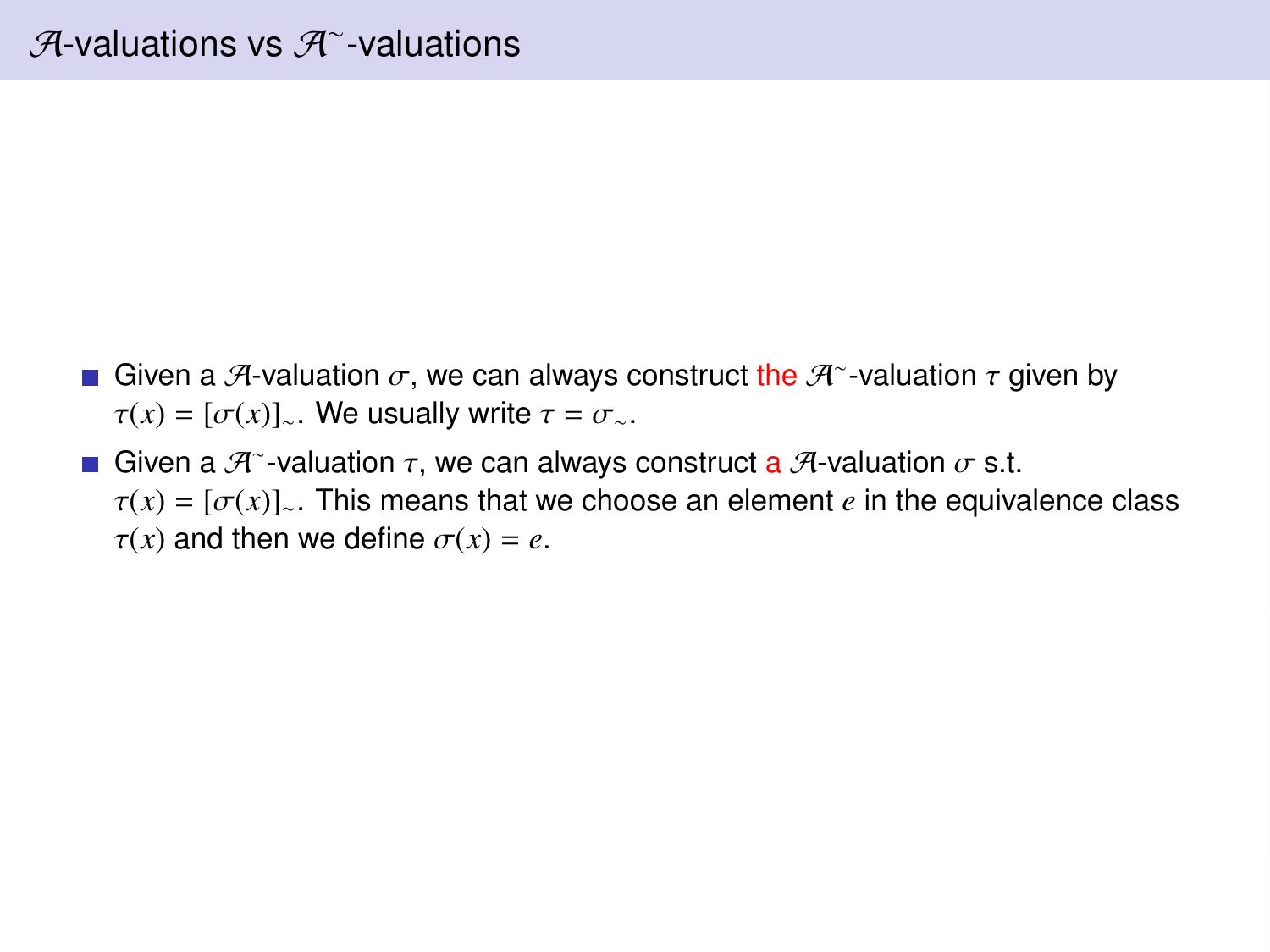# Homomorphism, endomorphism, isomorphism

Let A and B be two Σ-algebras. A morphism is a function  $\Phi : \mathcal{A} \to \mathcal{B}$  s.t. for all  $n \geq 0$ , for all  $f/n \in \Sigma$  and for all  $a_1, \ldots, a_n \in A$  we have

$$
\Phi(f^{\mathcal{A}}(a_1,\ldots,a_n))=f^{\mathcal{B}}(\Phi(a_1),\ldots,\Phi(a_n))
$$

An endomorphism over a  $\Sigma$ -algebra  $\mathcal A$  is a morphism from  $\mathcal A$  to itself. An isomorphism is a bijective morphism.

#### Theorem

For every A-valuation  $\sigma : X \to \mathcal{A}$ , there is a unique morphism  $\widehat{\sigma} : \mathcal{T}(X, \Sigma) \to \mathcal{A}$ , s.t.

$$
\widehat{\sigma}(x) = \sigma(x) \n\widehat{\sigma}(f(t_1,\ldots,t_n)) = f^{\mathcal{A}}(\widehat{\sigma}(t_1),\ldots,\widehat{\sigma}(t_n))
$$

 $\widehat{\sigma}$  is the function that we have defined so far to interpret arbitrary terms in a Σ-algebra.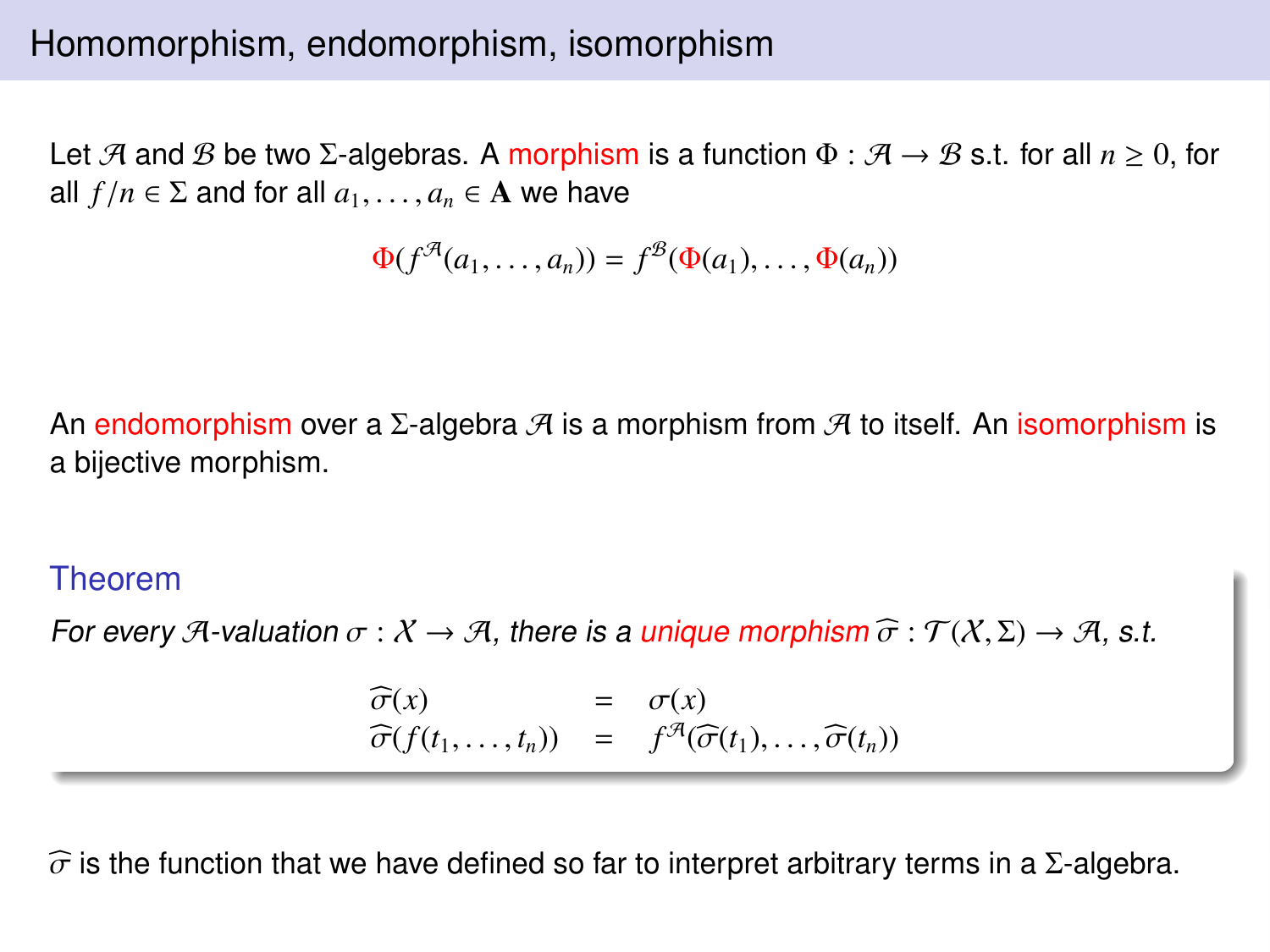**Exercise :** Let  $\Sigma = \{a/0, s/1, g/1, h/2\}$ . Define a  $\Sigma$ -algebra B and a morphism  $\Phi$  between the syntactic Σ-algebra and  $\mathcal{B}$ .

Let  $\mathcal B$  be the  $\Sigma$ -algebra defined by:

- The domain **B** =  ${n \in \mathbb{N} \mid n \ge 2}$
- **The interpretations:**

| $a^{\mathcal{B}}$        | $= 2$ | $g^{\mathcal{B}}(t)$         | $=$ $t+1$ |
|--------------------------|-------|------------------------------|-----------|
| $s^{\mathcal{B}}(t) = t$ |       | $h^{\mathcal{B}}(u,t) = u+t$ |           |
|                          |       |                              |           |

Let  $\Phi$  be the following function:

| $\Phi(a)$    | $=$ 2 |             | $\Phi(g(t))$   | $= \Phi(t) + 1$       |
|--------------|-------|-------------|----------------|-----------------------|
| $\Phi(s(t))$ |       | $= \Phi(t)$ | $\Phi(h(u,t))$ | $= \Phi(u) + \Phi(t)$ |
|              |       |             |                |                       |

One verifies  $\Phi(f^{\mathcal{A}}(t_1, ..., t_n)) = f^{\mathcal{B}}(\Phi(t_1), ..., \Phi(t_n))$  for every  $f/n$  in Σ.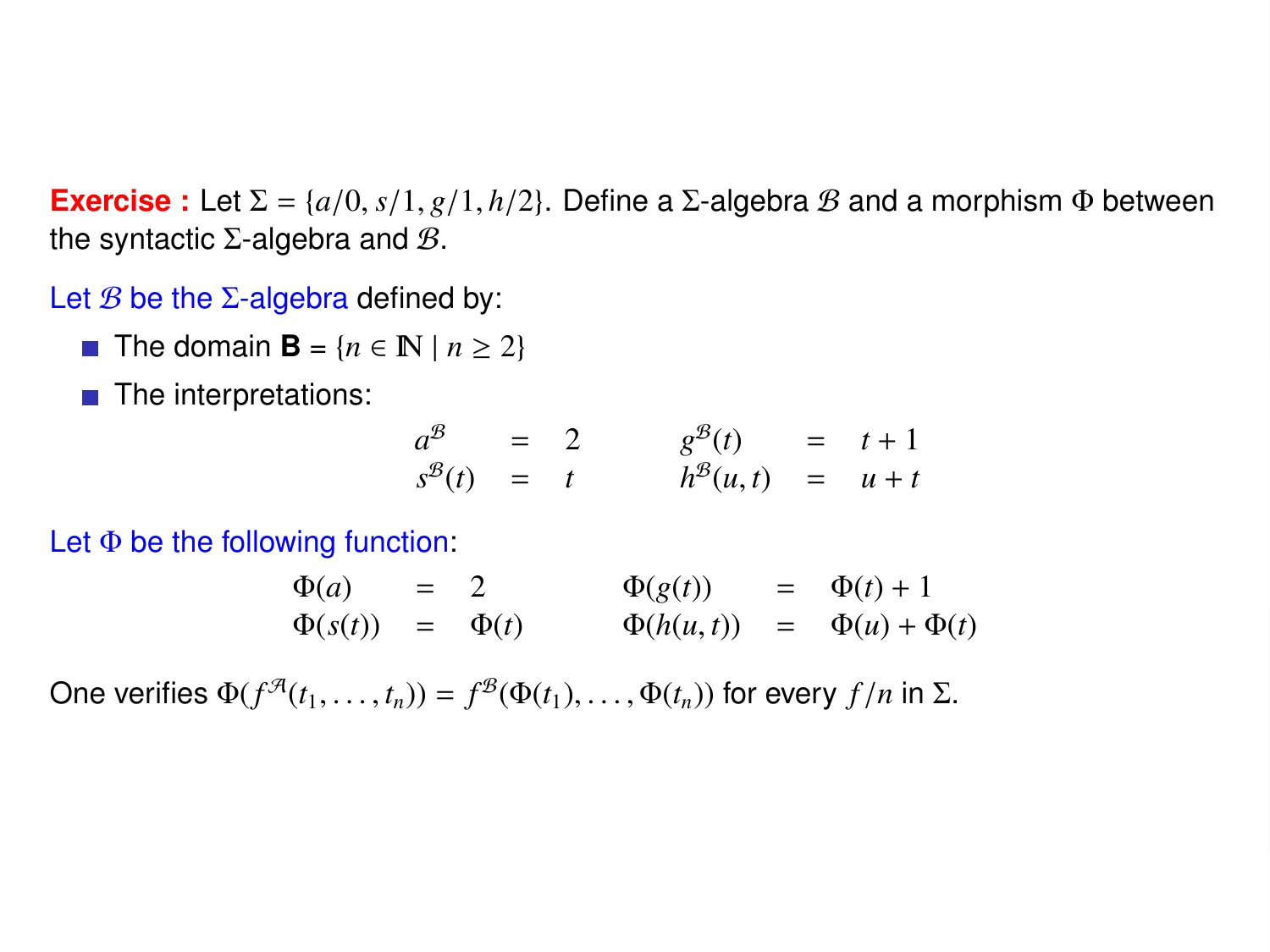A  $\Sigma$ -equation is a pair of terms denoted  $s \doteq t$ .

# **Definition**

Let  $\mathcal A$  be a  $\Sigma$ -algebra.

- **A** is a model of an equation  $s \doteq t$ , written  $\mathcal{A} \models s \doteq t$ , iff the equality  $\widehat{\sigma}(s) = \widehat{\sigma}(t)$ holds for every  $A$ -valuation  $\sigma$ .
- **A** is a model of a set of Σ-equations E, written  $\mathcal{A} \models \mathcal{E}$ , iff A is a model of every equation in  $\mathcal{E}$ .

# Example

The first Σ-algebra on slide (Σ-algebras) is a model of the equation  $p(x, y) \doteq p(y, x)$ .

What about the second and the third?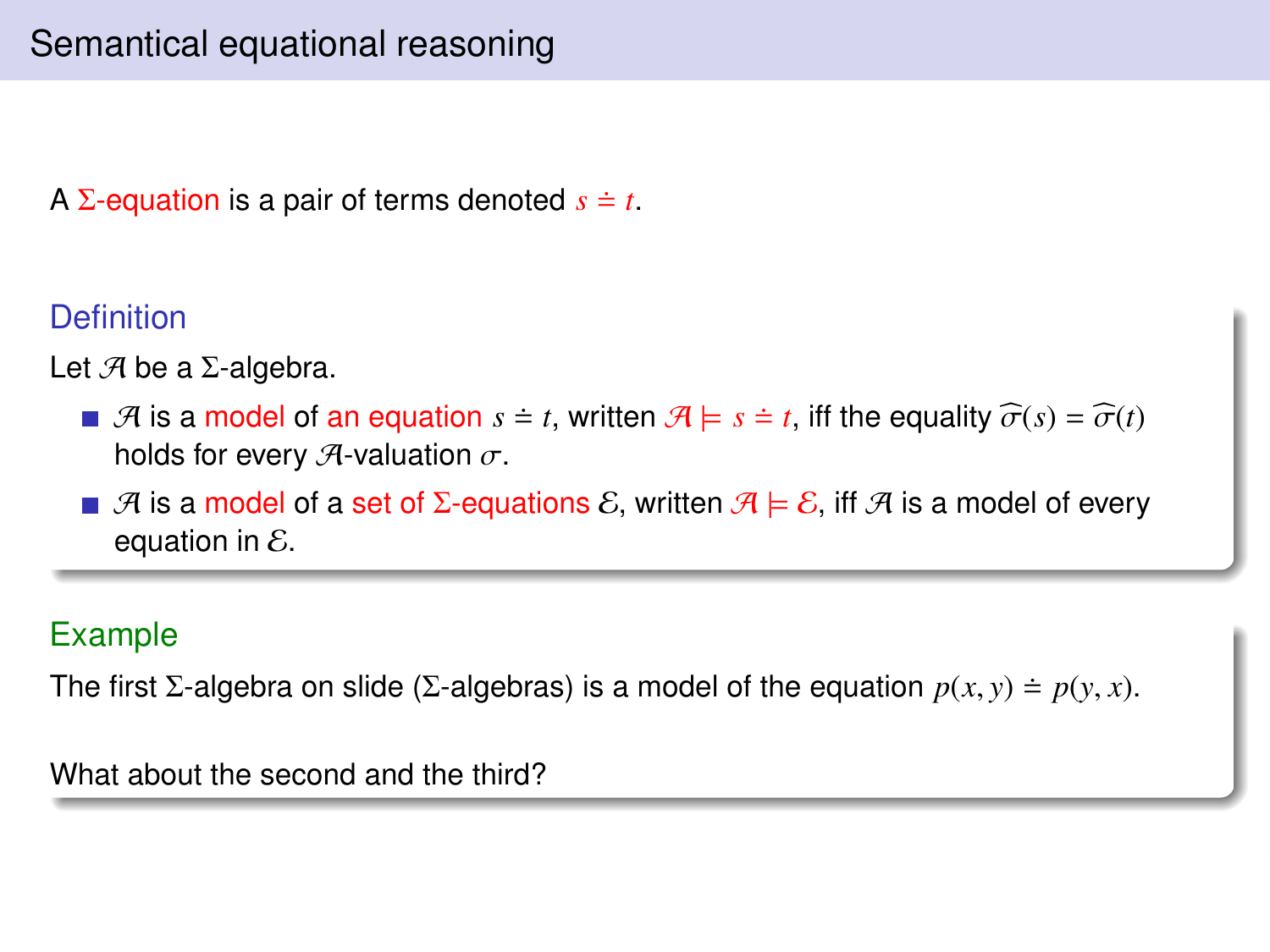$\blacksquare$   $\mathcal{A} \models s \doteq s$ .

If  $\mathcal{A} \models s = t$ , then  $\mathcal{A} \models t = s$ .

If 
$$
A \models s \stackrel{.}{=} t
$$
 and  $A \models t \stackrel{.}{=} u$ , then  $A \models s \stackrel{.}{=} u$ .

■ If  $\mathcal{A} \models s = t$ , then  $\forall u \ \forall p \in Pos(u)$ ,  $\mathcal{A} \models u[s]_p \doteq u[t]_p$ .

#### Proof.

By induction on *u*.

If  $\mathcal{A} \models s = t$ , then  $\mathcal{A} \models \theta(s) = \theta(t)$ , for every substitution  $\theta$ .

## Proof.

We want to prove  $\widehat{\sigma}(\theta(s)) = \widehat{\sigma}(\theta(t))$  for every A-valuation  $\sigma$ , so that let us take an arbitrary A-valuation  $\sigma$ . Let  $\tau_{\sigma}$  be the A-valuation given by  $\tau_{\sigma}(x) = \widehat{\sigma}(\theta(x))$ . We first show by induction on *u* that  $\widehat{\tau}_{\sigma}(u) = \widehat{\sigma}(\theta(u))$  (easy). Now,  $\mathcal{A} \models s \models t$  implies  $\widehat{\tau}(s) = \widehat{\tau}(t)$  for every A-valuation  $\tau$ , so that in particular for  $\tau_{\tau}$ . Thus,  $\widehat{\tau_{\tau}}(s) = \widehat{\sigma}(\theta(s)) = \widehat{\sigma}(\theta(t)) = \widehat{\tau_{\tau}}(t)$ .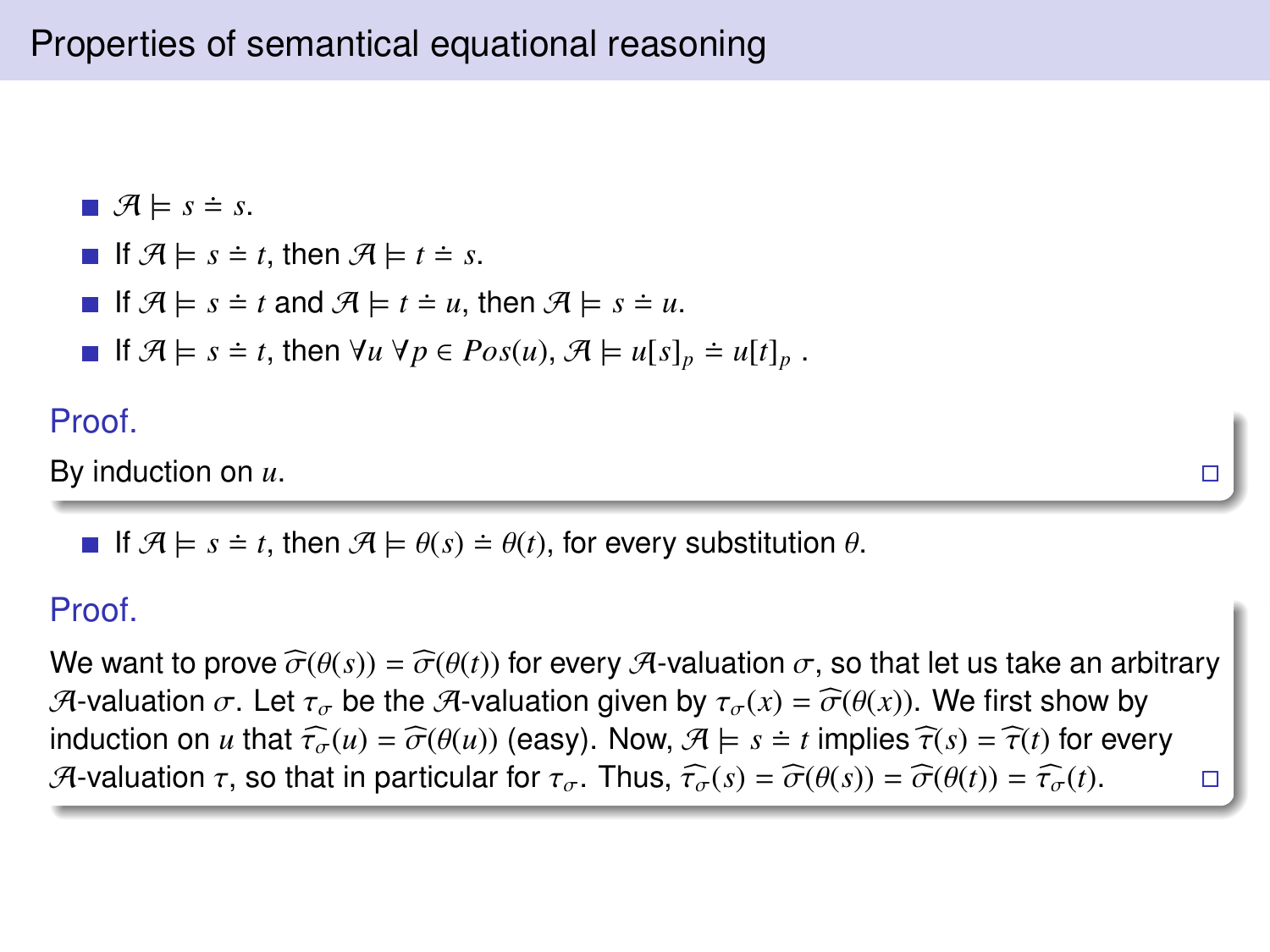## **Definition**

The equation  $s \doteq t$  is a semantic consequence of a set of equations E, written  $\mathcal{E} \models s \doteq t$ , iff every model of  $\mathcal E$  is also a model of  $s \doteq t$  iff for every  $\Sigma$ -algebra  $\mathcal A$ ,  $\mathcal A \models \mathcal E$  implies  $\mathcal{A} \models s \doteq t$ .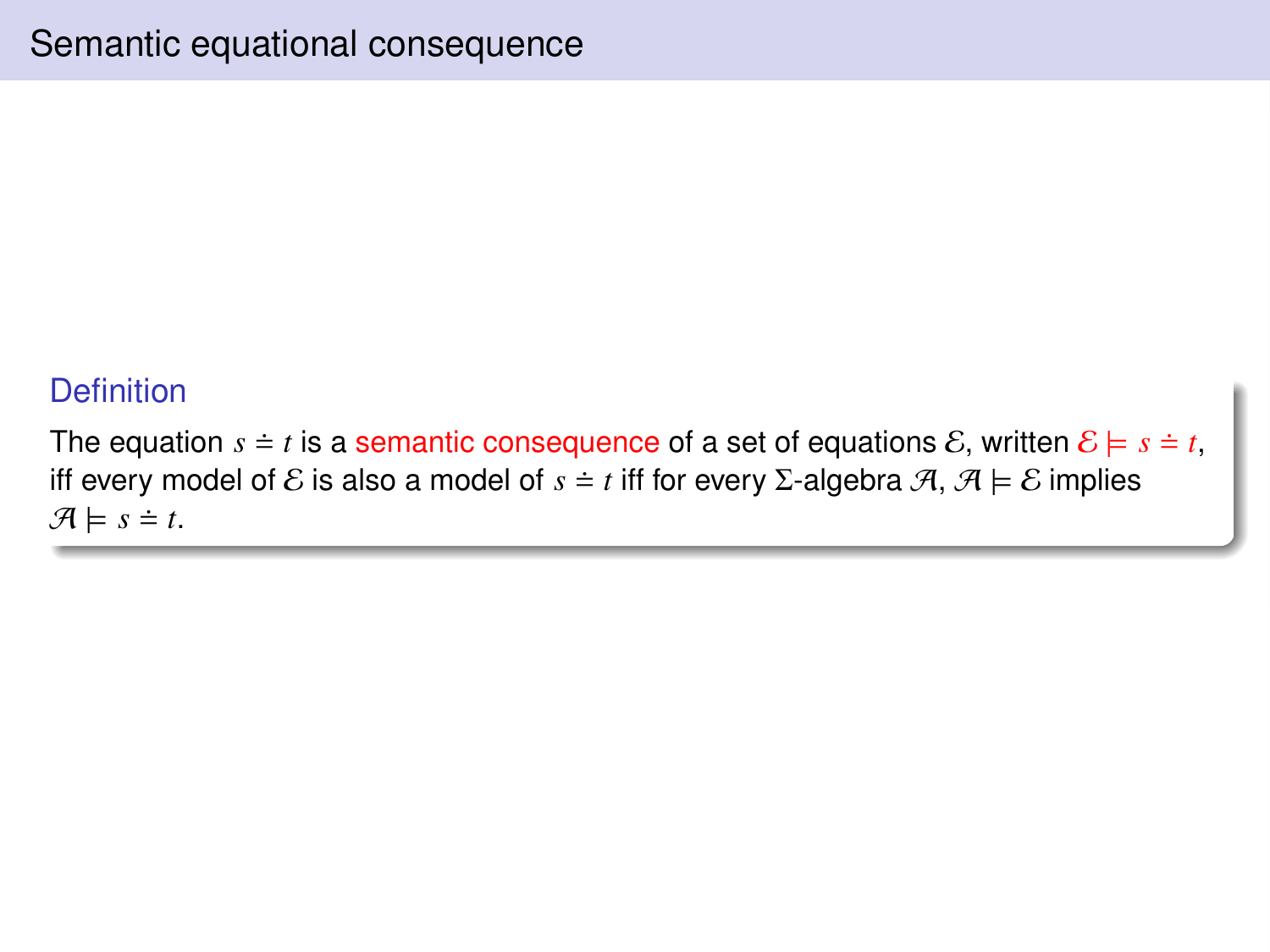# Syntactic rules for equational reasoning

$$
\frac{s \doteq t \in \mathcal{E}}{s \doteq t} \qquad \text{(axiom)} \qquad \frac{}{s \doteq s} \qquad \text{(reflexivity)}
$$
\n
$$
\frac{s \doteq t}{t \doteq s} \qquad \text{(symmetry)} \qquad \frac{s \doteq t}{s \doteq u} \qquad \text{(transitivity)}
$$
\n
$$
\frac{s \doteq t}{\theta(s) \doteq \theta(t)} \qquad \text{(substitution)} \qquad \frac{s \doteq t}{u[s]_p \doteq u[t]_p} \qquad \text{(context)}
$$

Derivation of  $s \doteq t$  from the set  $\mathcal E$  (which gives a tree) is denoted by  $\mathcal E \vdash s \doteq t$ .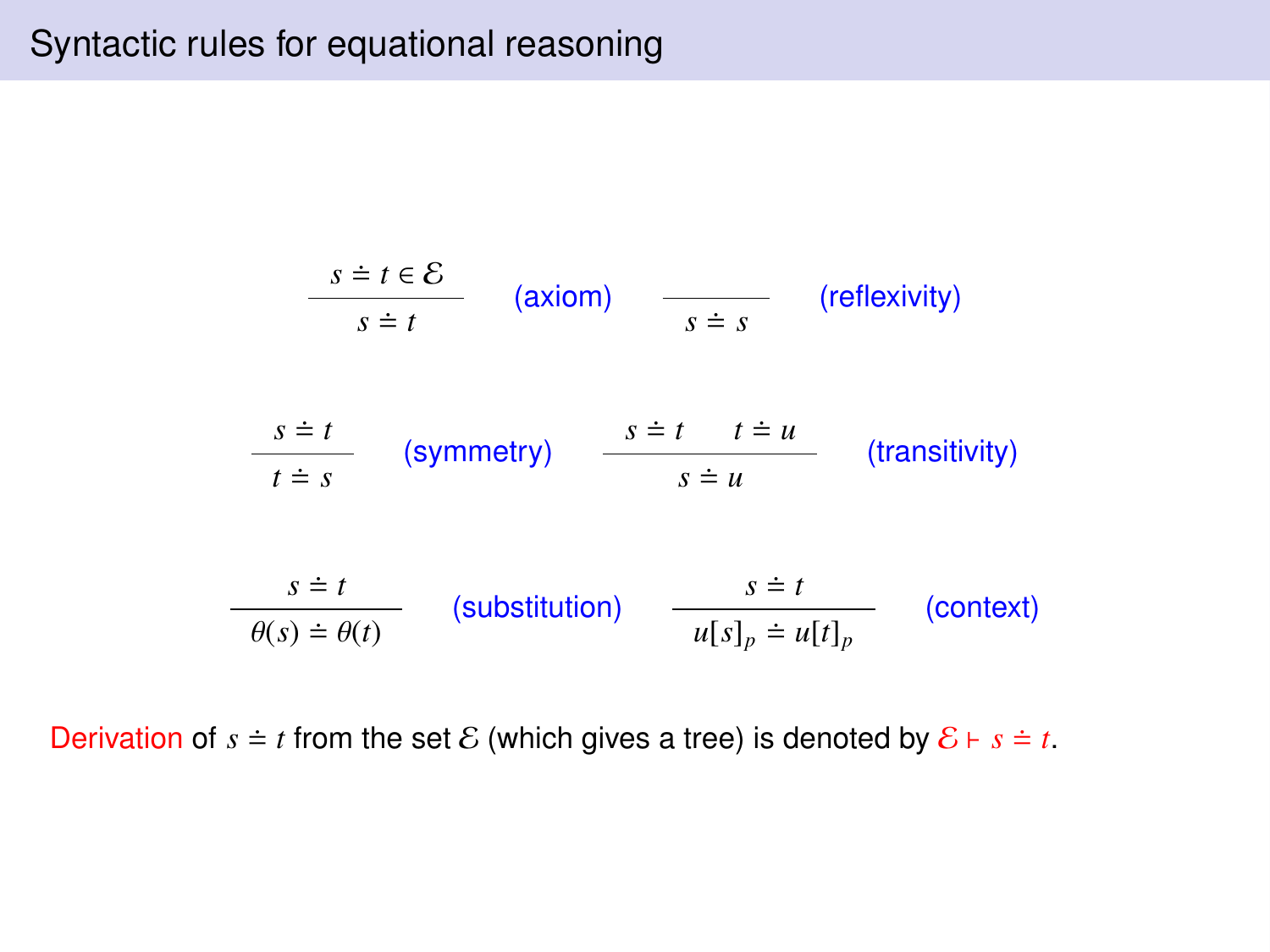## Example

Let  $\mathcal{E} = \{0 + z \doteq z, s(y) + x \doteq s(y + x)\}\$ . Let us use the notations  $3 = s(s(s(0)))$  and  $4 = s(s(s(s(0))))$ .

We derive  $s(0) + 3 \doteq 4$  from  $\&$  as follows:

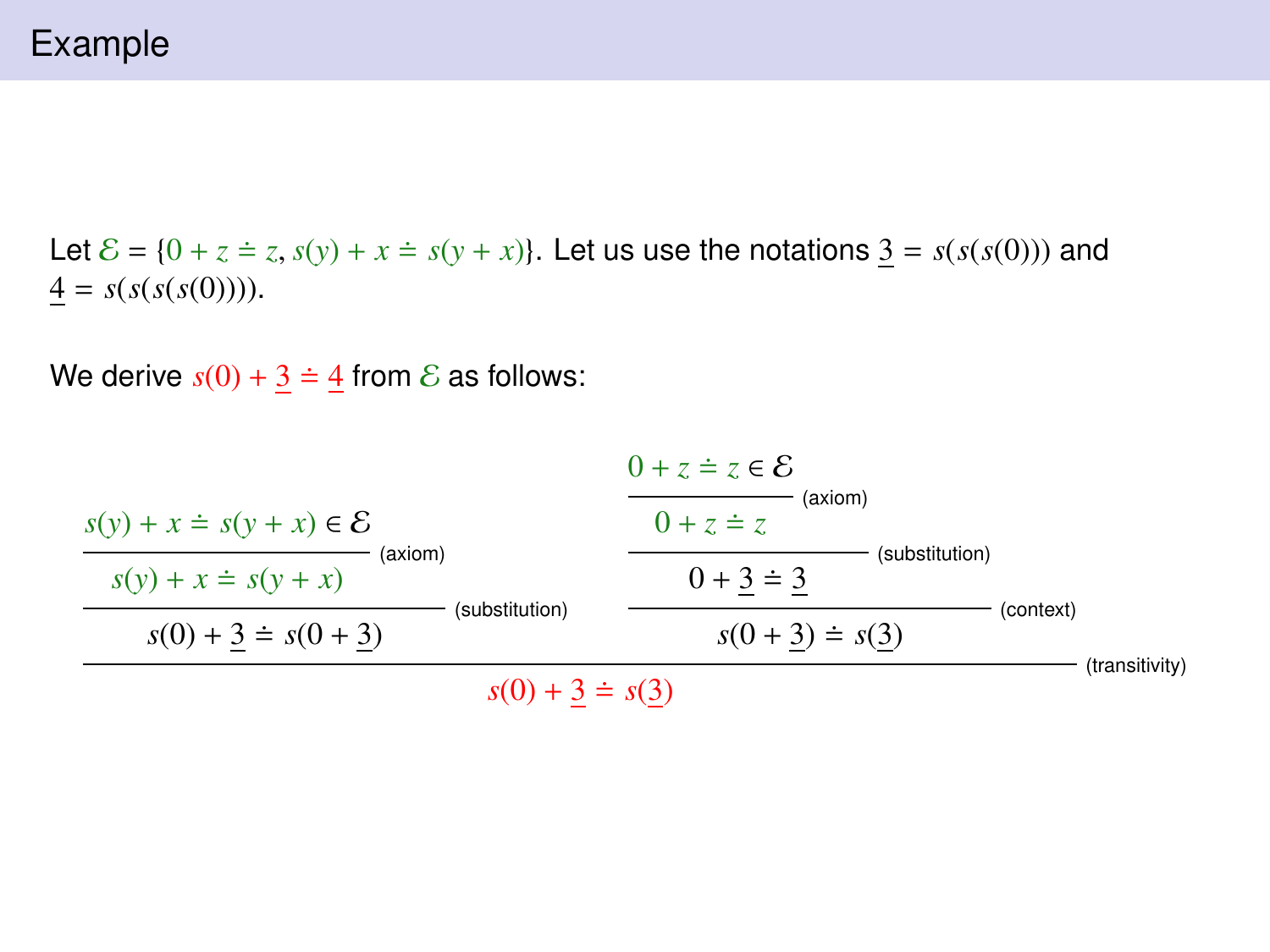| $s \doteq t \in \mathcal{E}$                        | $s \doteq t \in \mathcal{E}$                        | $s \leftrightarrow_{\varepsilon} t$           |
|-----------------------------------------------------|-----------------------------------------------------|-----------------------------------------------|
| $\theta(s) \leftrightarrow_{\varepsilon} \theta(t)$ | $\theta(t) \leftrightarrow_{\varepsilon} \theta(s)$ | $u[s]_p \leftrightarrow_{\mathcal{E}} u[t]_p$ |

 $\leftrightarrow_{\varepsilon}^*$  is the reflexive-transitive closure of  $\leftrightarrow_{\varepsilon}$ .

## **Exercise :**

- 1  $\leftrightarrow_{\mathcal{E}}^*$  is stable by substitution.
- $\mathbf{z} \leftrightarrow_{\mathcal{E}}^*$  is an equivalence relation.
- $\overline{\mathcal{B}}$  ⇔<sup>\*</sup><sub>ε</sub> is a congruence over  $\mathcal{T}(X,\Sigma)$ .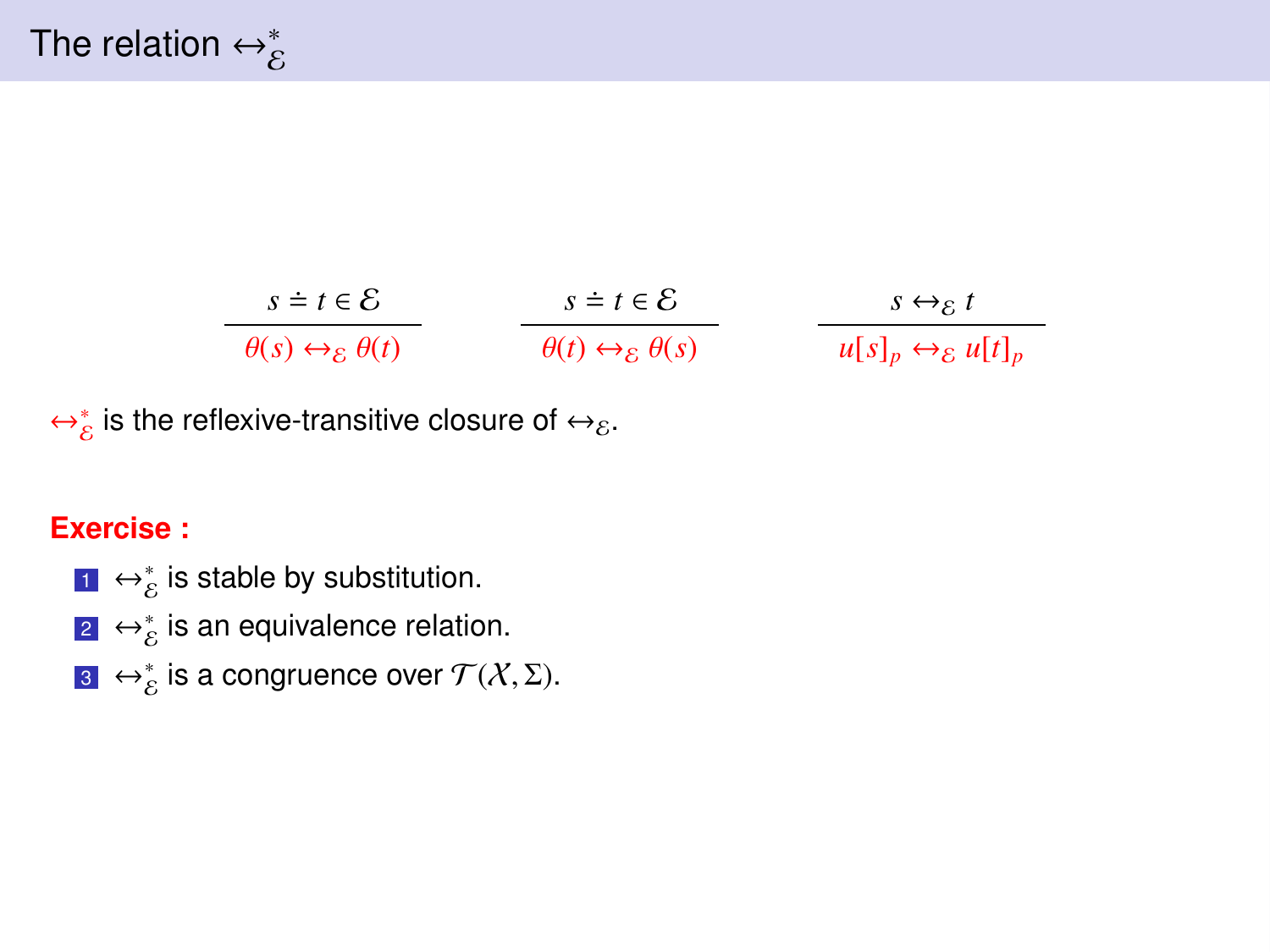```
Exercise : \mathcal{E} \vdash s \doteq t if and only if s \leftrightarrow_{\mathcal{E}}^* t.
```
## Proof.

Left-Right: by induction on derivation of  $\mathcal{E} \vdash s \doteq t$ . Right-Left: by induction on the length of  $\leftrightarrow_{\mathcal{E}}^*$ .

 $\Box$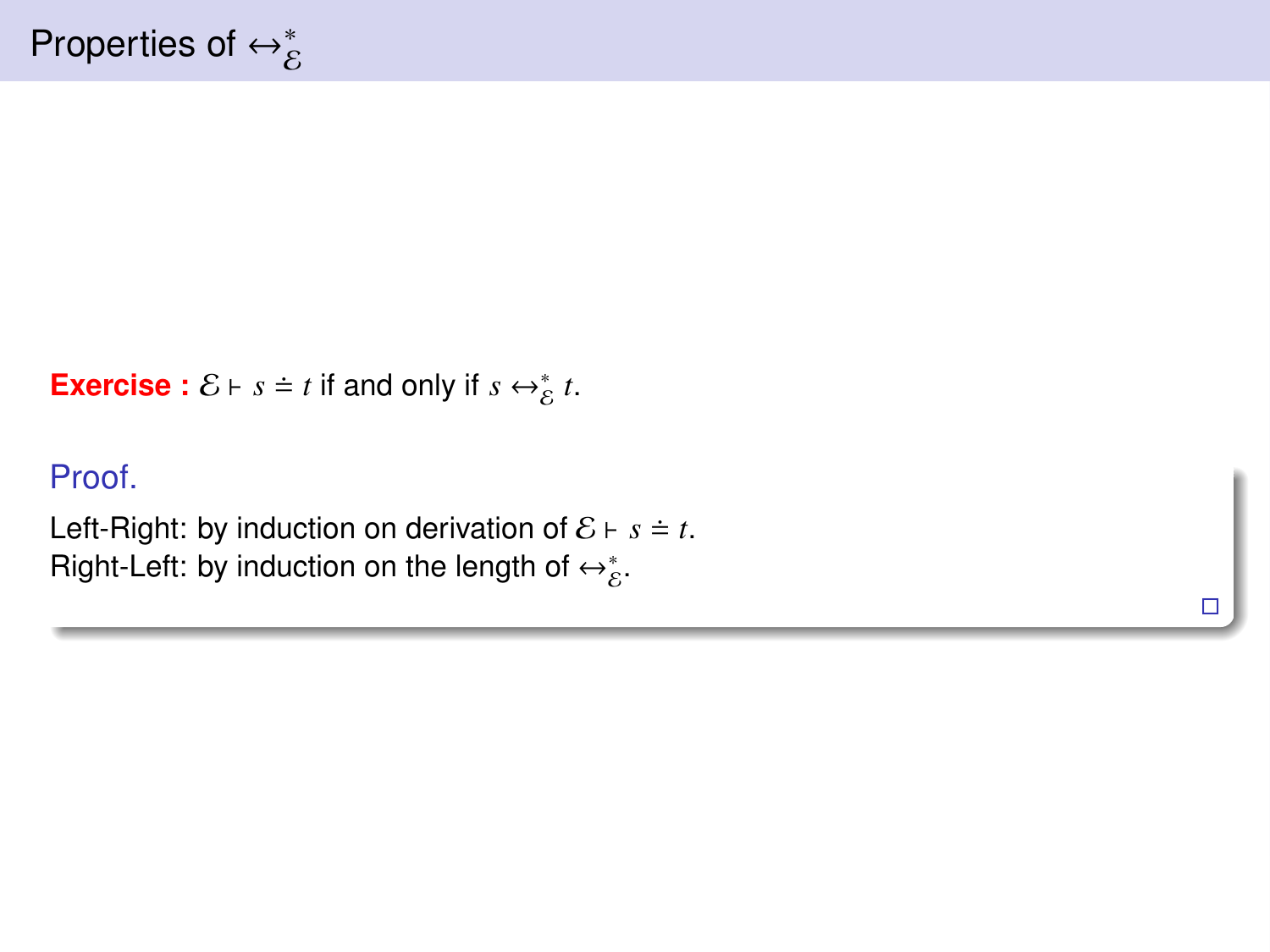## Lemma

Let σ be any A-valuation, and let τ be the A<sup>∼</sup>-valuation defined by τ : *x* → [σ(*x*)]<sub>∼</sub>. Then<br><del>Γ</del>(*t*) = Γσ(*t*)] for every term t  $\widehat{\tau}(t) = [\widehat{\sigma}(t)]_{\sim}$  for every term *t*.

# **Proof**

By induction on *t*.

For  $t = x$  the property holds by definition.

**For** 
$$
t = f(t_1, ..., t_n)
$$
, we have

$$
\begin{array}{rcl}\n\widehat{\tau}(f(t_1,...,t_n)) & = & f^{\mathcal{A}^{\sim}}(\widehat{\tau}(t_1),\ldots,\widehat{\tau}(t_n)) & = & \\ \nf^{\mathcal{A}^{\sim}}([\widehat{\sigma}(t_1)],\ldots,(\widehat{\sigma}(t_n)], & = & [f^{\mathcal{A}}(\widehat{\sigma}(t_1),\ldots,\widehat{\sigma}(t_n))]_{\sim} & = & \\ \hline\n[\widehat{\sigma}(t)]. & = & \end{array}
$$

ò

A particular case of this Lemma is given when  $\sigma$  is a substitution and  $\tau$  a  $\mathcal{T}(X,\Sigma)_{\phi}^*$ -valuation.<br>An even more particulation.

An even more particular case is when  $\sigma$  is the *id* substitution so that  $\widehat{\tau}(t) = [t]_{\leftrightarrow_{\mathcal{E}}^*}.$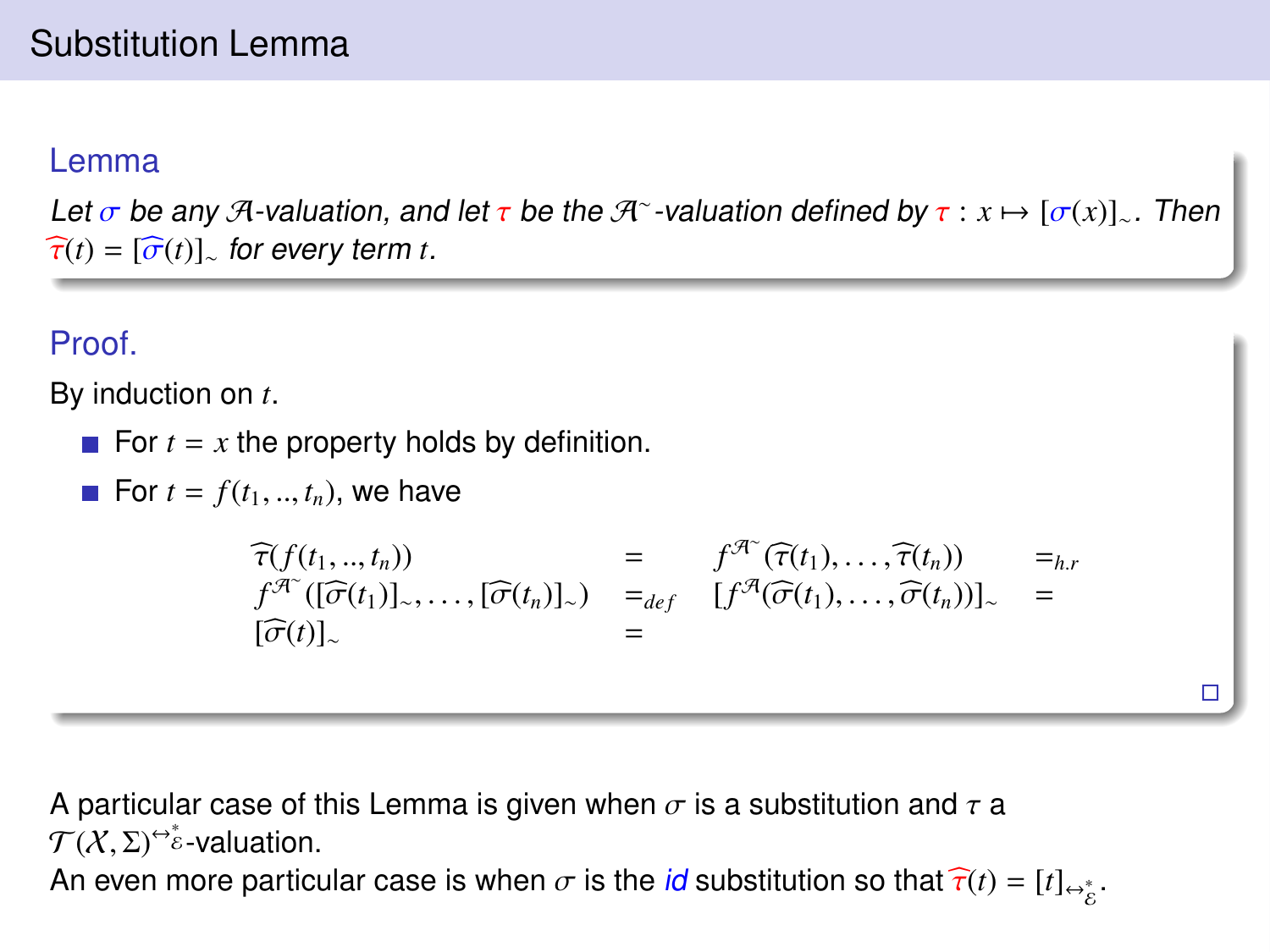# Theorem

 $T(X,\Sigma)^\leftrightarrow{}_{\varepsilon}$  as a model of  $\varepsilon$ .

# Proof.

Take any equation  $s = t \in \mathcal{E}$ . Take any  $\mathcal{T}(X, \Sigma)^{**}$ *i*<sup>\*</sup> -valuation  $\tau$ . By previous remark we can construt a  $\mathcal{T}(X, \Sigma)$ -valuation  $\tau$  (which is a substitution in this case) such that construt a  $T(X, \Sigma)$ -valuation  $\sigma$  (which is a substitution in this case) such that  $\tau(x) = [\sigma(x)]_{\leftrightarrow_c^*}$ . The substitution lemma guarantees that  $\widehat{\tau}(t) = [\widehat{\sigma}(t)]_{\leftrightarrow_c^*}$  for every term *t*.<br>Now  $s = t \in \mathcal{E}$  implies (by def) Now,  $s \doteq t \in \mathcal{E}$  implies (by def)  $\mathcal{E} \vdash s \doteq t$  iff (previous exercise)  $s \leftrightarrow_{\mathcal{E}}^* t$  implies ( $\leftrightarrow_{\mathcal{E}}^*$  is stable by substitution)  $\widehat{\sigma}(s) \leftrightarrow_{\widehat{\sigma}}^* \widehat{\sigma}(t)$  iff (by def)  $[\widehat{\sigma}(s)]_{\leftrightarrow_{\widehat{\sigma}}^*} = [\widehat{\sigma}(t)]_{\leftrightarrow_{\widehat{\sigma}}^*}$  iff (Subst. Lemma)  $\widehat{\tau}(s) = \widehat{\tau}(t)$ . Since any  $\mathcal{T}(X, \Sigma)^{**}$  -valuation  $\tau$  satifies the equations  $\mathcal{E}: \mathcal{T}(X, \Sigma)^{**}$  is a model of  $\mathcal{E}$ .  $\square$